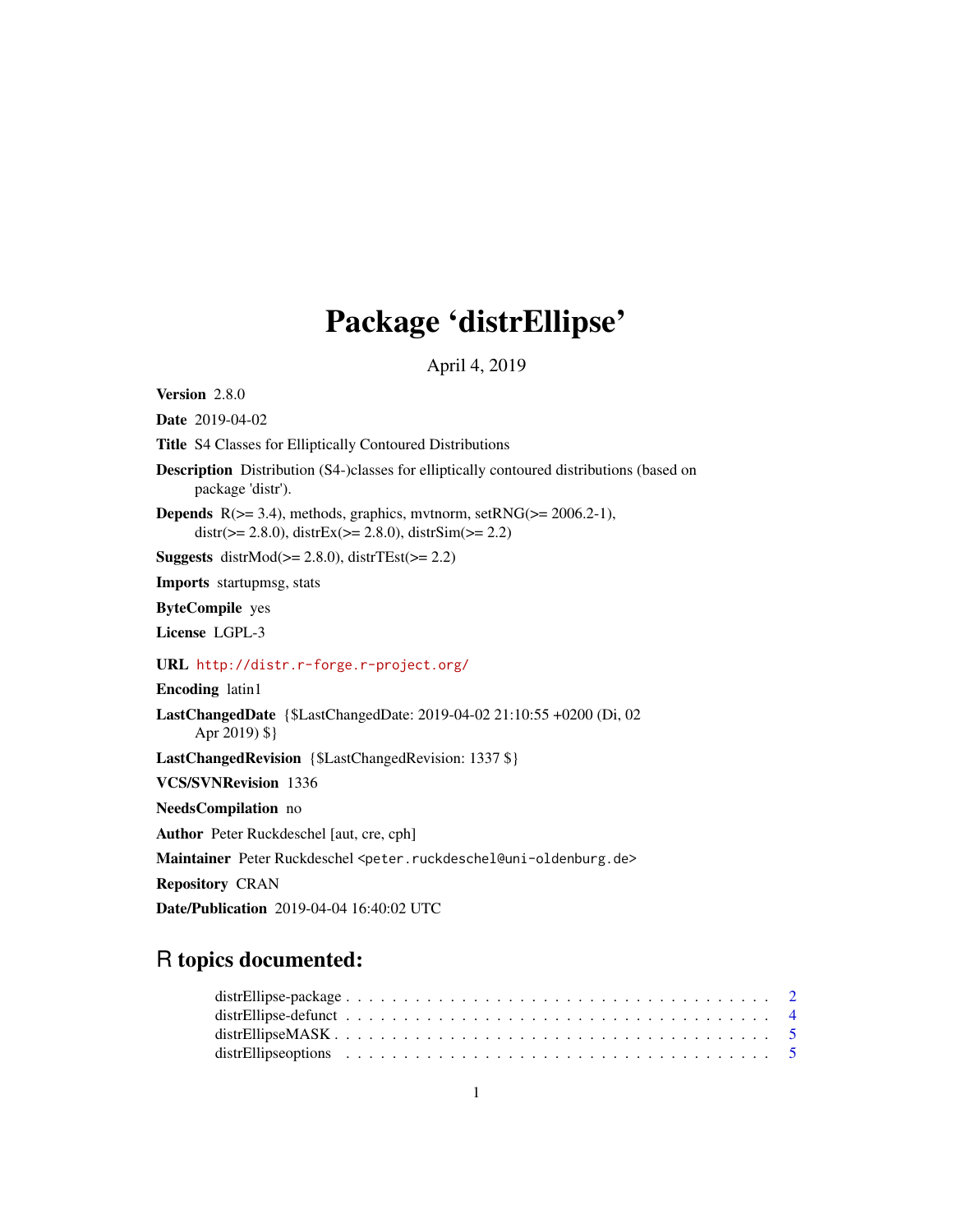# <span id="page-1-0"></span>2 distrEllipse-package

| Index | 28 |
|-------|----|
|       |    |
|       |    |
|       |    |
|       |    |
|       |    |
|       |    |
|       |    |
|       |    |
|       |    |
|       |    |
|       |    |
|       |    |
|       |    |
|       |    |
|       |    |
|       |    |

distrEllipse-package *distrEllipse – S4 Classes for Elliptically Contoured Distributions*

# Description

distrEllipse provides infrastructure / (S4-)classes for elliptically contoured distributions (based on package distr).

# Details

| Package:         | distrEllipse                                                                                                               |
|------------------|----------------------------------------------------------------------------------------------------------------------------|
| Version:         | 2.8.0                                                                                                                      |
| Date:            | 2019-04-02                                                                                                                 |
| Depends:         | $R(>= 3.4)$ , methods, graphics, mythorm, set $RNG(>= 2006.2-1)$ , distr $(>= 2.8.0)$ , distr $Ex(>= 2.8.0)$ , distr $\xi$ |
| Suggests:        | $distrMod(\geq 2.8.0), distrTest(\geq 2.2)$                                                                                |
| Imports:         | startupmsg, stats                                                                                                          |
| ByteCompile:     | yes                                                                                                                        |
| License:         | LGPL-3                                                                                                                     |
| URL:             | http://distr.r-forge.r-project.org/                                                                                        |
| VCS/SVNRevision: | 1336                                                                                                                       |
|                  |                                                                                                                            |

# Classes

################################### Distribution Classes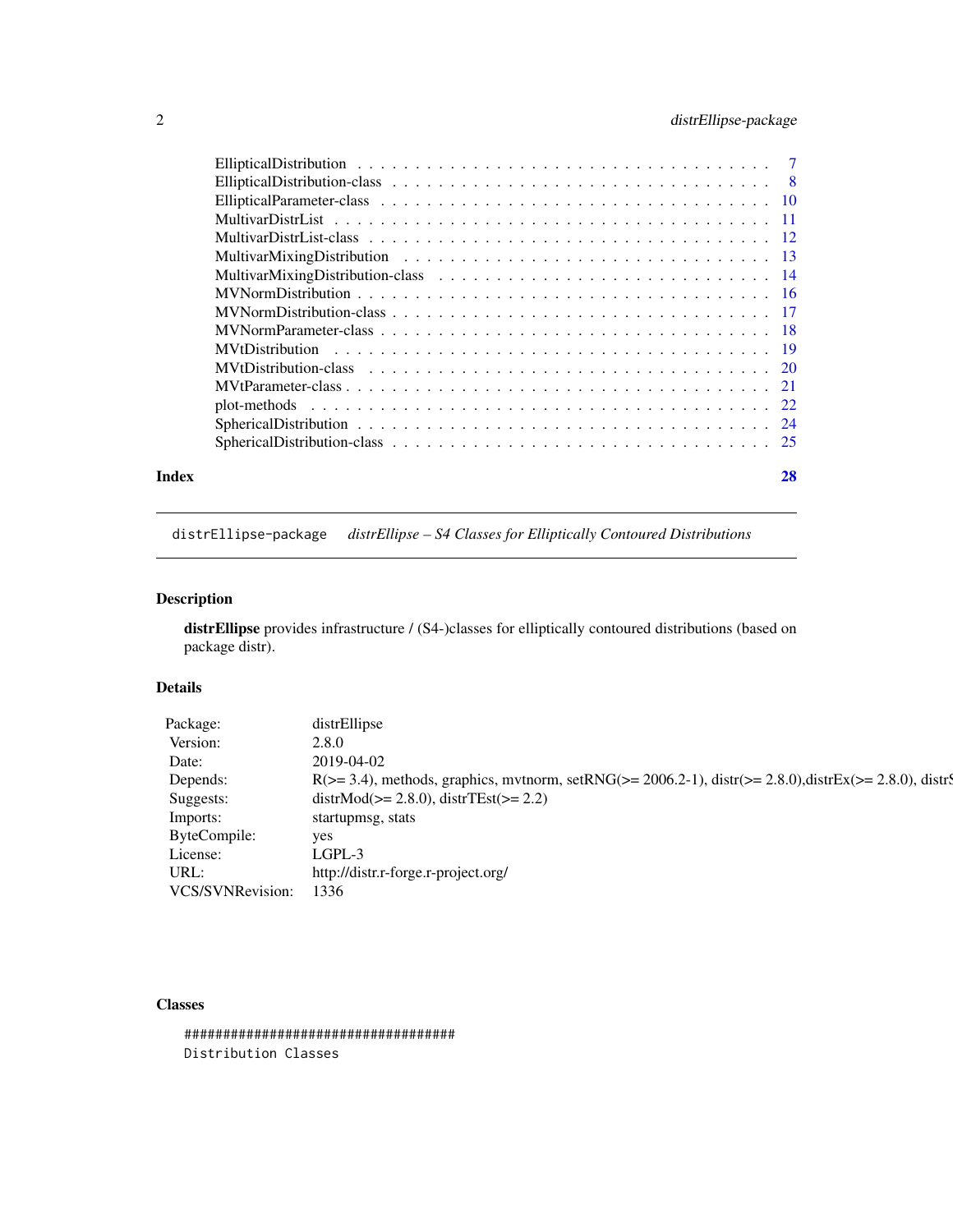```
###################################
[\star]: there is a generating function with the same name
"Distribution" (from distr)
|>"MultivariateDistribution" (from distrEx)
|>|>"MultivarMixingDistribution" [*]
|>|>"SphericalDistribution" [*]
|>|>|>|>"EllipticalDistribution" [*]
|>|>|>|>"MVNormDistribution" [*]
"DistrList" (from distr)
|>"MultivarDistrList" [*/class union of "MVDistrList", "UnivarDistrList"]
|>|>"MVDistrList"
|>"UnivarDistrList" (from distr) [*]
```
#### **Methods**

| plot-methods | Methods for Function plot       |
|--------------|---------------------------------|
|              | (for SphericalDistribution)     |
| show-methods | Methods for Function show       |
|              | (for Simulation/Contsimulation) |

# Functions

distrEllipseoptions Functions to change the global variables of the package 'distrEllipse'

#### Slot accessors / -replacement functions

All slots are inspected / modified by corresponding accessors / -replacement functions.

#### Start-up-Banner

You may suppress the start-up banner/message completely by setting options("StartupBanner"="off") somewhere before loading this package by library or require in your R-code / R-session. If option "StartupBanner" is not defined (default) or setting options("StartupBanner"=NULL) or options("StartupBanner"="complete") the complete start-up banner is displayed. For any other value of option "StartupBanner" (i.e., not in c(NULL,"off","complete")) only the version information is displayed. The same can be achieved by wrapping the library or require call into either [suppressStartupMessages\(](#page-0-0)) or [onlytypeStartupMessages\(](#page-0-0).,atypes="version").

#### Package versions

Note: The first two numbers of package versions do not necessarily reflect package-individual development, but rather are chosen for the distrXXX family as a whole in order to ease updating "depends" information.

#### Start-up-Banner

You may suppress the start-up banner/message completely by setting options("StartupBanner"="off") somewhere before loading this package by library or require in your R-code / R-session. If option "StartupBanner" is not defined (default) or setting options("StartupBanner"=NULL)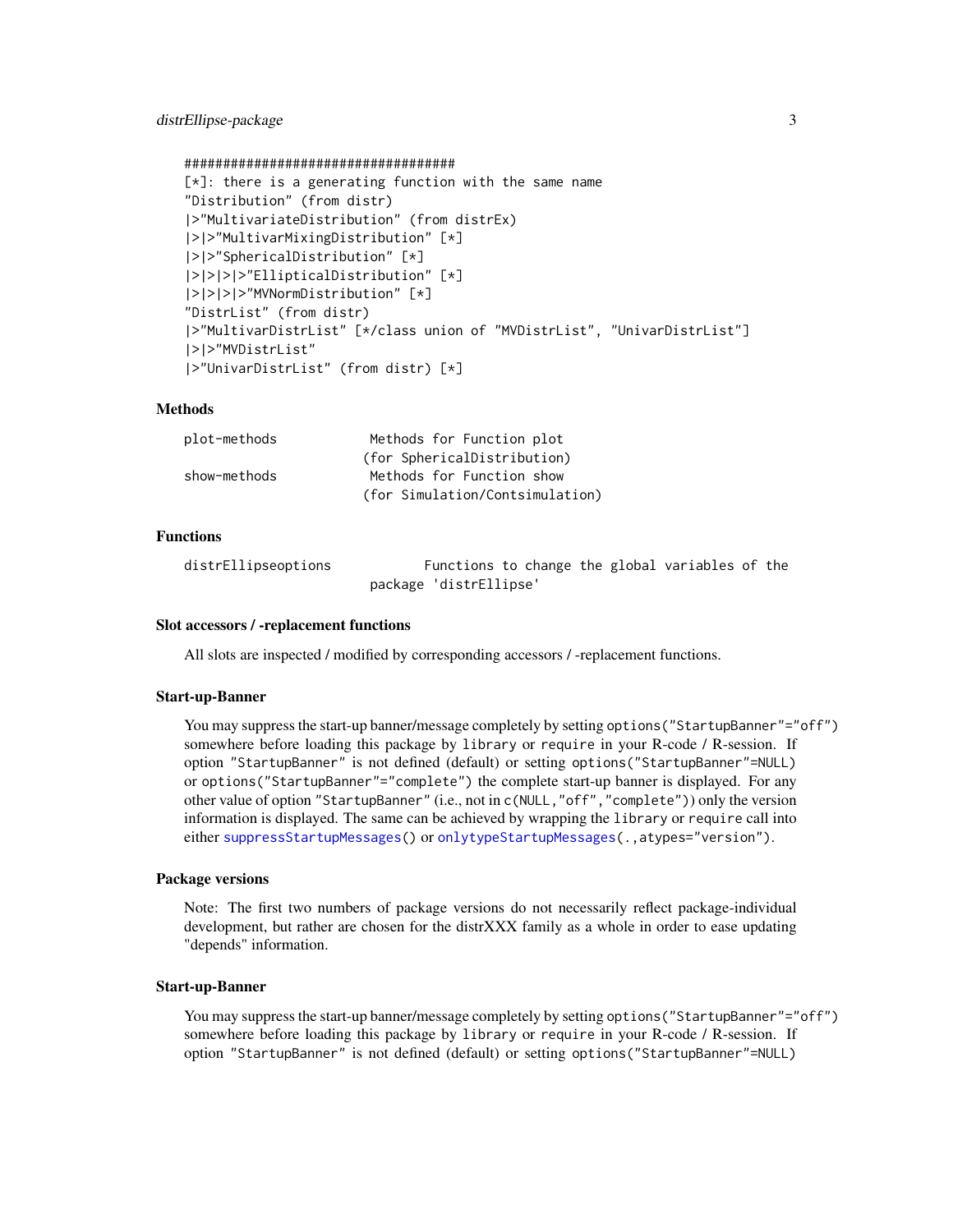or options("StartupBanner"="complete") the complete start-up banner is displayed. For any other value of option "StartupBanner" (i.e., not in c(NULL,"off","complete")) only the version information is displayed. As for general packageStartupMessage's, you may also suppress all the start-up banner by wrapping the library or require call into suppressPackageStartupMessages() from startupmsg-version 0.5 on.

#### Note

Global options controlling the plots and summaries of Dataclass and Simulation/Contsimulation objects may be inspected / set by [distrEllipseoptions\(](#page-4-1)) and [getdistrEllipseOption\(](#page-4-2)).

#### Author(s)

Peter Ruckdeschel <peter.ruckdeschel@uni-oldenburg.de>, *Maintainer:* Peter Ruckdeschel <peter.ruckdeschel@uni-oldenburg.de>

#### References

P. Ruckdeschel, M. Kohl, T. Stabla, F. Camphausen (2006): S4 Classes for Distributions, *R News*, *6*(2), 2-6. [https://CRAN.R-project.org/doc/Rnews/Rnews\\_2006-2.pdf](https://CRAN.R-project.org/doc/Rnews/Rnews_2006-2.pdf) A vignette for packages distr, distrSim, distrTEst, distrEx, distrTeach, distrMod, and distrEllipse is included into the mere documentation package **distrDoc** and may be called by require("distrDoc"); vignette("distr").

A homepage to this package is available under <http://distr.r-forge.r-project.org/>.

distrEllipse-defunct *Defunct Functions in Package* distrEllipse

#### **Description**

Functions which are no longer provided in **distrEllipse** due to clashes with S3-method inheritance.

#### Methods

From version 2.7 on, former versions of S4-methods rRd, dRd, pRd, qRd, and plotRd of style <name>.rd are defunct due to clashes with S3-method inheritance. More specifically, this concerns the following methods:

- r.rd signature(object = "SphericalDistribution"): wrapped access method for slot r of slot radDistr.
- d.rd signature(object = "SphericalDistribution"): wrapped access method for slot d of slot radDistr.
- p.rd signature(object = "SphericalDistribution"): wrapped access method for slot p of slot radDistr.
- q.rd signature(object = "SphericalDistribution"): wrapped access method for slot q of slot radDistr.
- plot.rd signature( $x =$  "SphericalDistribution"): utility; calls plot for slot radDistr.

<span id="page-3-0"></span>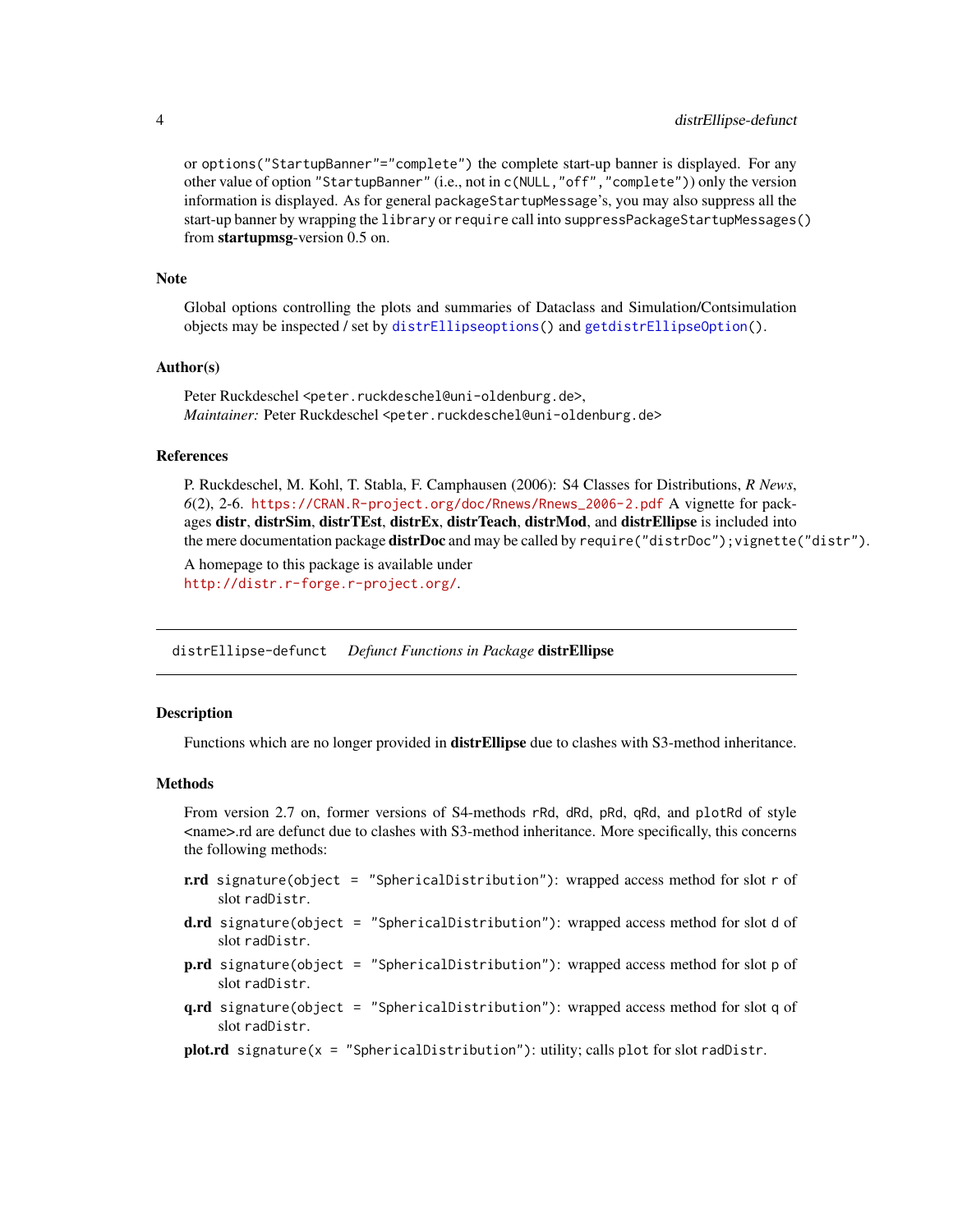# <span id="page-4-0"></span>distrEllipseMASK 5

# See Also

[Defunct](#page-0-0)

distrEllipseMASK *Masking of/by other functions in package "distrEllipse"*

# Description

Provides information on the (intended) masking of and (non-intended) masking by other other functions in package distrEllipse

#### Usage

distrEllipseMASK(library = NULL)

#### Arguments

library a character vector with path names of R libraries, or NULL. The default value of NULL corresponds to all libraries currently known. If the default is used, the loaded packages are searched before the libraries

# Value

no value is returned

#### Author(s)

Peter Ruckdeschel <peter.ruckdeschel@uni-oldenburg.de>

#### Examples

distrEllipseMASK()

<span id="page-4-1"></span>distrEllipseoptions *functions to change the global variables of the package 'distrEllipse'*

#### <span id="page-4-2"></span>Description

With distrEllipseoptions and getdistrEllipseOption you may inspect and change the global variables used by package distrEllipse.

#### Usage

```
distrEllipseoptions(...)
getdistrEllipseOption(x)
```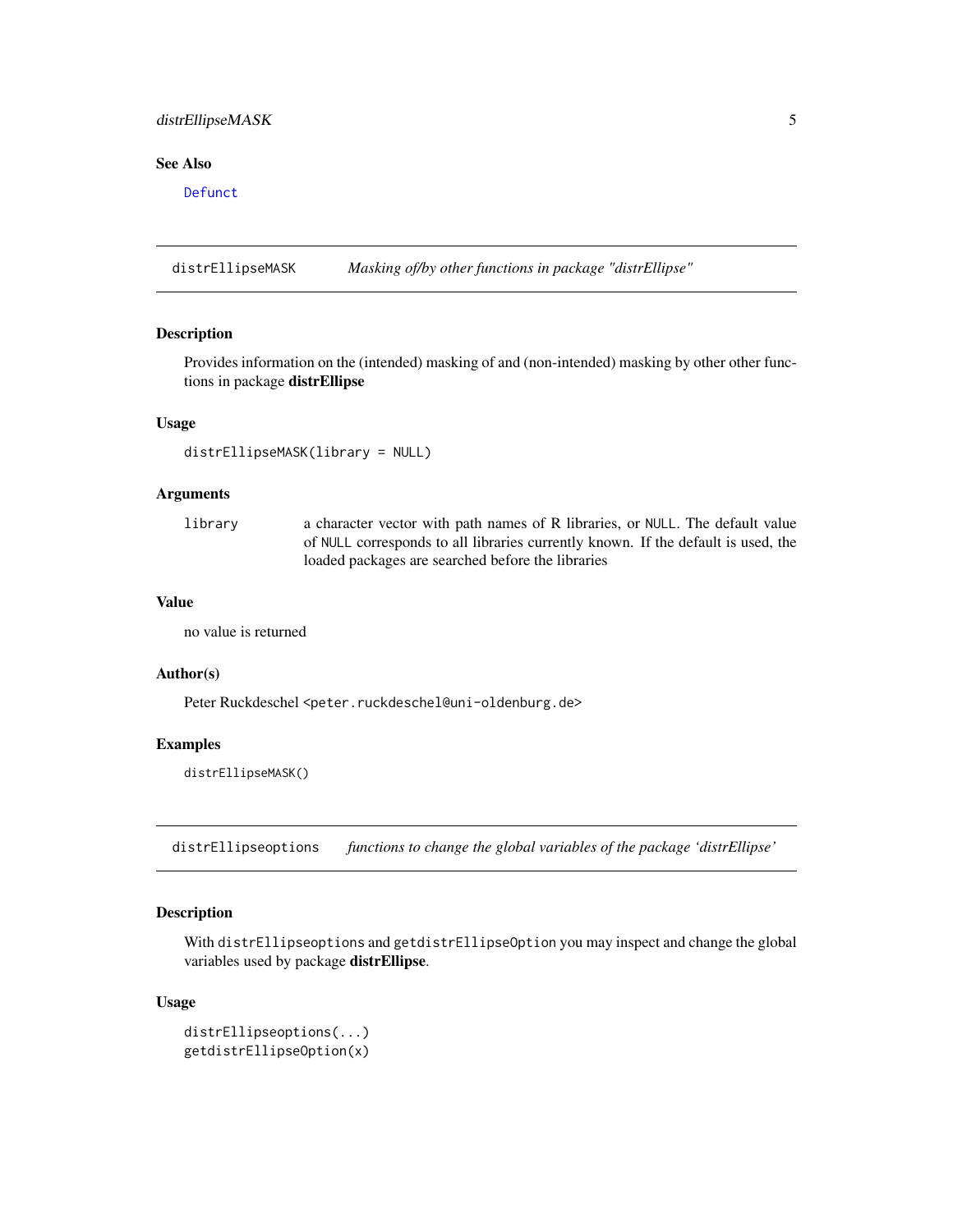#### <span id="page-5-0"></span>Arguments

| $\cdot$ $\cdot$ $\cdot$ | any options can be defined, using name = value or by passing a list of such<br>tagged values. |
|-------------------------|-----------------------------------------------------------------------------------------------|
| $\mathsf{X}$            | a character string holding an option name.                                                    |

# Details

Invoking distrEllipseoptions() with no arguments returns a list with the current values of the options. To access the value of a single option, one should use getdistrEllipseOption("WarningSim"), e.g., rather than distrEllipseoptions("WarningSim") which is a *list* of length one.

#### Value

```
distrEllipseoptions() returns a list of the global options of distrEllipse.
distrEllipseoptions("Nsim") returns the global option Nsim as a list of length 1.
distrEllipseoptions("Nsim" = 3000) sets the value of the global option Nsim to 3000. getdistrEllipseOption("Nsim
the current value set for option Nsim.
```
#### Currently available options

Nsim for plotting: number of (simulated) points to be plotted.

withED for plotting: logical; shall principal axes of the contour ellipsoid be plot in (for each panel)?

lwd.Ed for plotting: line width of principal axes (for each panel).

col.Ed for plotting: color of principal axes (for each panel).

withMean for plotting: logical; shall mean be plot in (for each panel)?

cex.mean for plotting: size of the mean symbol (for each panel).

pch.mean for plotting: mean symbol (for each panel).

col.mean for plotting: color of the mean symbol (for each panel).

#### Author(s)

Peter Ruckdeschel <peter.ruckdeschel@uni-oldenburg.de>

# See Also

[options](#page-0-0), [getOption](#page-0-0)

#### Examples

```
distrEllipseoptions("Nsim") # returns the value of Nsim, by default = 5
currentDistrOptions <- distrEllipseoptions()
distrEllipseoptions(Nsim = 6000)
distrEllipseoptions("Nsim")
getdistrEllipseOption("Nsim")
distrEllipseoptions(c("Nsim","withED"))
```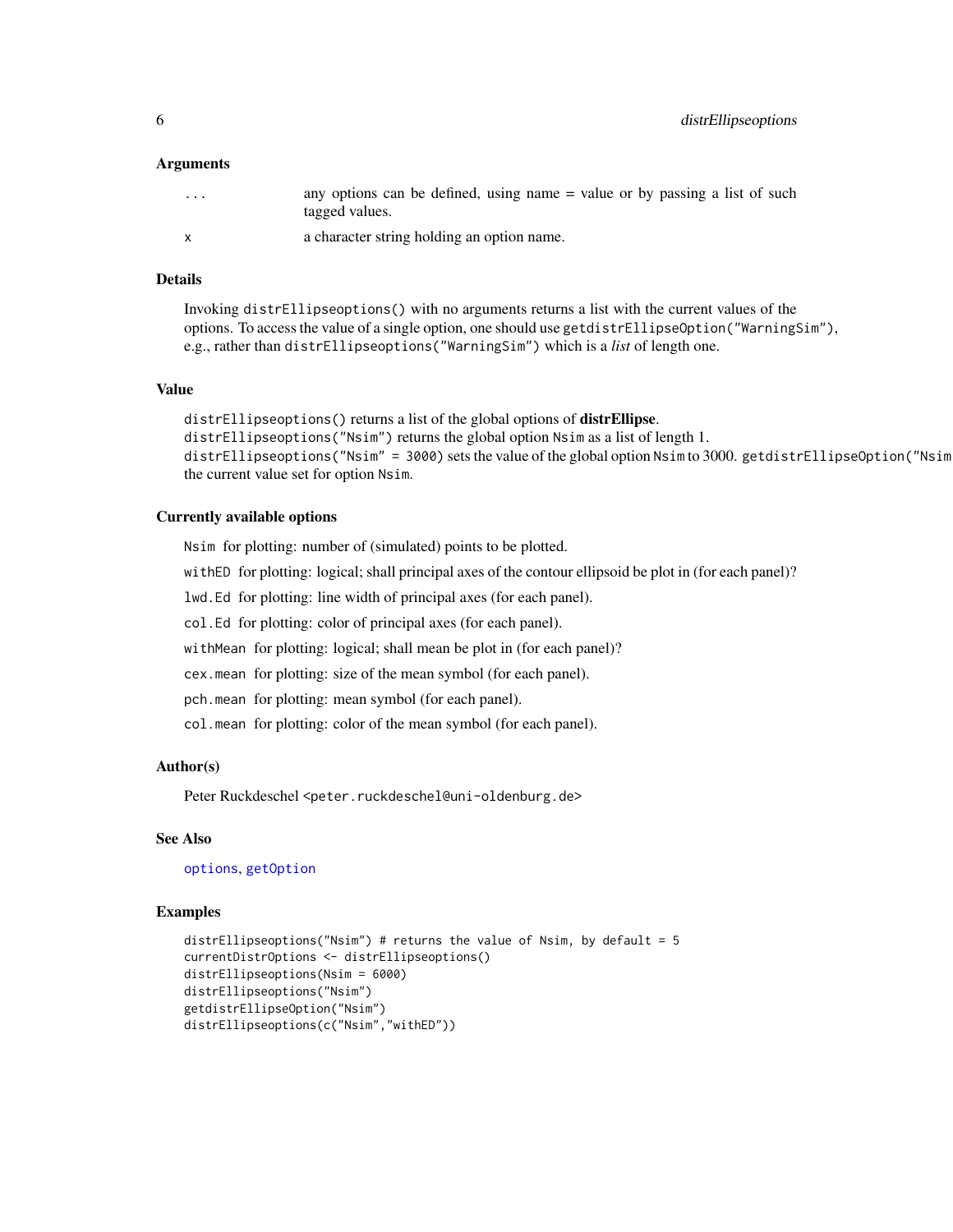<span id="page-6-1"></span><span id="page-6-0"></span>EllipticalDistribution

*Generating function for EllipticalDistribution-class*

# Description

Generates an object of class "EllipticalDistribution".

# Usage

```
EllipticalDistribution(radDistr = sqrt(Chisq(df = length(loc))),
                      loc = c(0,0), scale = diag(length(loc)), p = NULL, q = NULL
```
# Arguments

| radDistr | an object of class UnivariateDistribution with positive support, i.e. $p(radDist)$ (0)==0;<br>the radial distribution.                                                                                                                                                                                                                                                                 |
|----------|----------------------------------------------------------------------------------------------------------------------------------------------------------------------------------------------------------------------------------------------------------------------------------------------------------------------------------------------------------------------------------------|
| loc      | real number: location / center of the elliptical distribution.                                                                                                                                                                                                                                                                                                                         |
| scale    | a square matrix (with nrow(scale)==ncol(scale)==length(loc)) of full rank:<br>the / a scale matrix of the elliptical distribution — unique only upto scale $\ast\ast\ast$ t (scale),<br>i.e. if A1 and A2 are two square matrices of full rank such that $A1\%*\t{t(A1)} = A2\%*\t{t(A2)}$ ,<br>then we obtain the same elliptical distribution for scale $=$ A1 and for scale $=$ A2. |
| p        | optional: p-slot of the corresponding distribution;                                                                                                                                                                                                                                                                                                                                    |
| q        | optional: q-slot of the corresponding distribution;                                                                                                                                                                                                                                                                                                                                    |

# Value

Object of class "EllipticalDistribution"

# Author(s)

Peter Ruckdeschel <peter.ruckdeschel@uni-oldenburg.de>

# See Also

# [EllipticalDistribution-class](#page-7-1)

# Examples

```
E0 <- EllipticalDistribution()
plot(E0)
E1 <- diag(1,2)%*%E0+c(1,2)
plot(E1)
E(E1)
var(E1)
```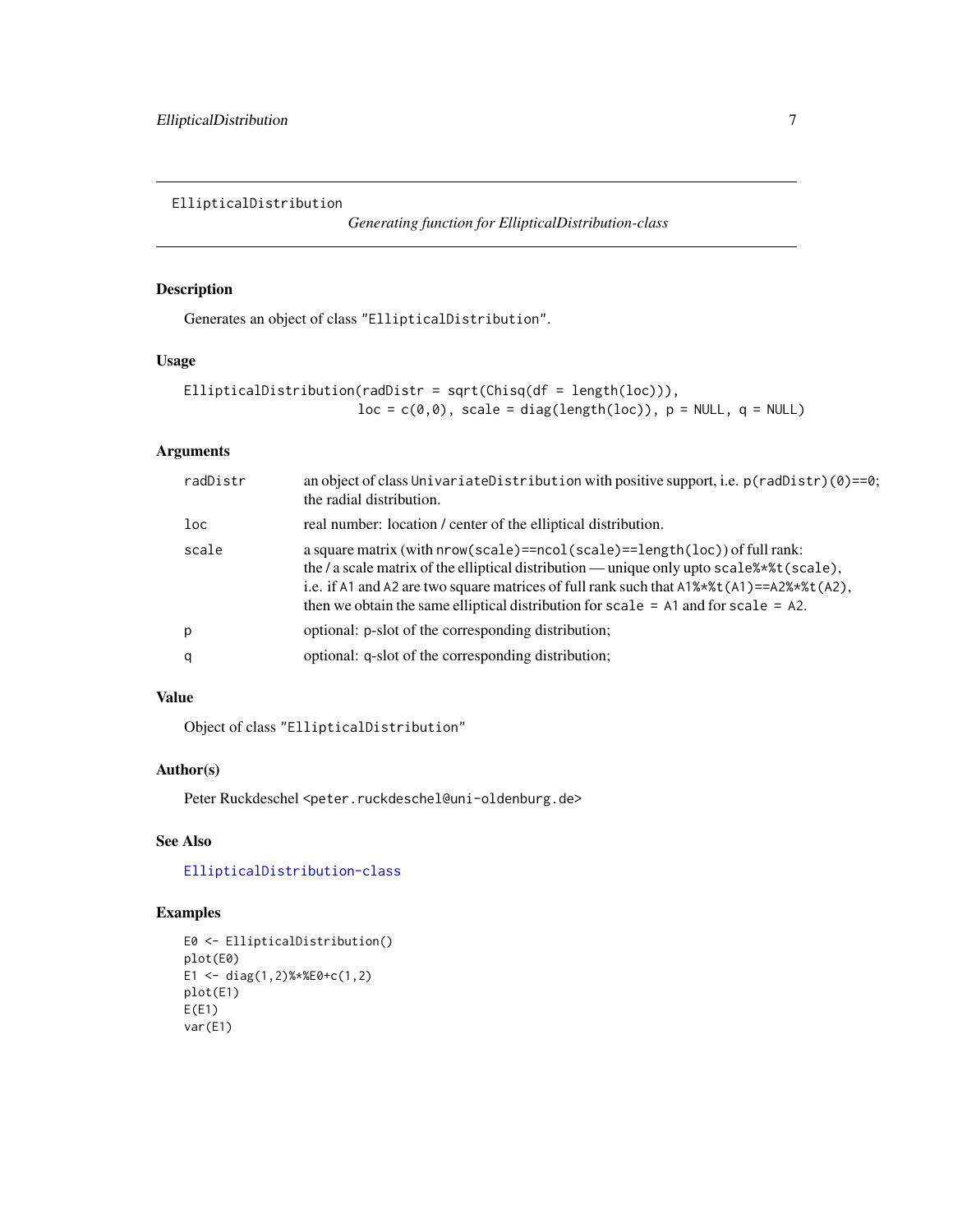```
EllipticalDistribution-class
```
*Elliptical distribution class*

#### **Description**

Class EllipticalDistribution implements general elliptically symmetric distributions, i.e. starting from a spherically distribution realized as an object S of class [SphericalDistribution](#page-23-1), this is the distribution of an affine linear transformation AS+b.

#### Objects from the Class

Objects could in principle be created by calls to new, but more frequently you would create them via the generating function [EllipticalDistribution](#page-6-1).

#### **Slots**

img Object of class "Reals".

param Object of class "EllipticalParameter".

- r function with argument n; random number generator
- d optional function; in case it exists: the density of the distribution
- p optional function; in case it is non-null: the cdf of the distribution evaluated on rectangles, i.e. if a random variable X is distributed according to an object of class "EllipticalDistribution", for q a matrix of dimension  $d \times n$  p(object)(q) returns, for each of the n columns  $P(X_i \leq$  $q_i, i = 1, \ldots, d$ .
- q optional function; in case it is non-null: the quantile of the distribution evaluated on rectangles, i.e. if a random variable X is distributed according to an object of class "EllipticalDistribution", for p a vector of length n, returns, for each of the n components the infinimal number  $q_i$  such that  $P(X_i \le q_j, i = 1, ..., d) \ge p_j$ .
- radDistr an object of class UnivariateDistribution with positive support, i.e. p(radDistr)(0)==0; the radial distribution.
- .withArith logical: used internally to issue warnings as to interpretation of arithmetics
- .withSim logical: used internally to issue warnings as to accuracy
- .logExact logical: used internally to flag the case where there are explicit formulae for the log version of density, cdf, and quantile function
- .lowerExact logical: used internally to flag the case where there are explicit formulae for the lower tail version of cdf and quantile function
- Symmetry object of class "EllipticalSymmetry" about center loc; used internally to avoid unnecessary calculations.

# Extends

Class "SphericalDistribution", directly.

Class "MultivariateDistribution", by class "SphericalDistribution". Class "Distribution", by class "MultivariateDistribution".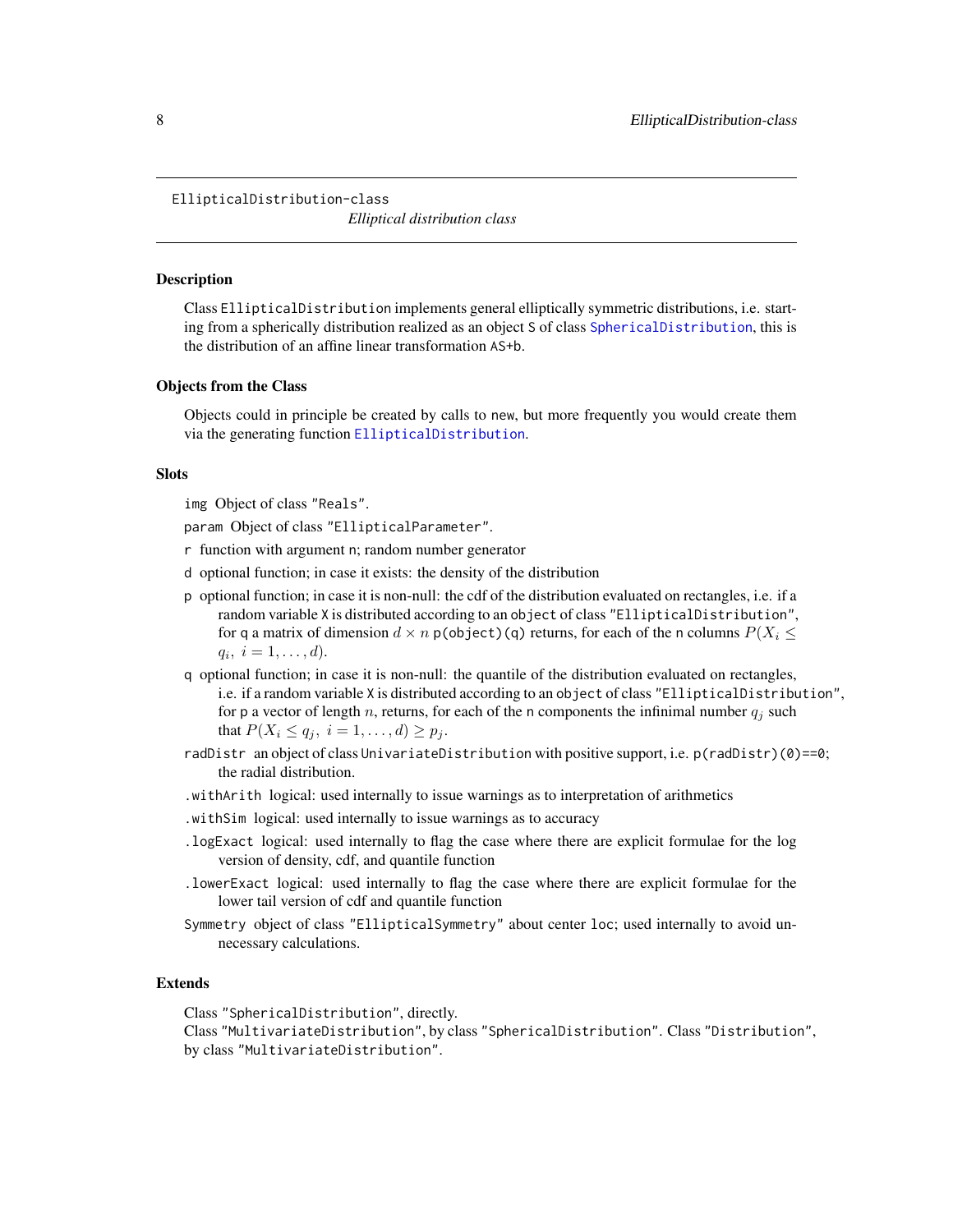# **Methods**

- location signature(object = "EllipticalDistribution"): wrapped access method for slot location of slot param.
- scale signature( $x =$  "EllipticalDistribution"): wrapped access method for slot scale of slot param.
- location<- signature(object = "EllipticalDistribution"): wrapped replace method for slot location of slot param.
- scale<- signature( $x =$  "EllipticalDistribution"): wrapped replace method for slot scale of slot param.
- E signature(object = "EllipticalDistribution", fun = "missing", cond = "missing"): expectation of an elliptically symmetric distribution; exact.
- E signature(object = "EllipticalDistribution", fun = "function", cond = "missing"): expectation of an elliptically symmetric distribution; by simulation.
- **var** signature( $x =$  "EllipticalDistribution"): expectation of an elliptically symmetric distribution; exact.
- + signature(e1 = "EllipticalDistribution", e2 = "numeric"): affine linear transformation; exact.
- signature(e1 = "EllipticalDistribution", e2 = "numeric"): affine linear transformation; exact.
- \* signature(e1 = "EllipticalDistribution", e2 = "numeric"): affine linear transformation; exact.
- %\*% signature(e1 = "numeric", e2 = "EllipticalDistribution"): affine linear transformation; exact.
- coerce signature(from = "EllipticalDistribution", to = "UnivariateDistribution"): create a UnivariateDistribution object from a (one-dimensional) elliptically symmetric distribution.
- coerce signature(from = "UnivariateDistribution", to = "EllipticalDistribution"): create a EllipticalDistribution object from a (symmetric) univariate distribution.

# Author(s)

Peter Ruckdeschel <peter.ruckdeschel@uni-oldenburg.de>

#### Examples

new("EllipticalDistribution") ## better use EllipticalDistribution()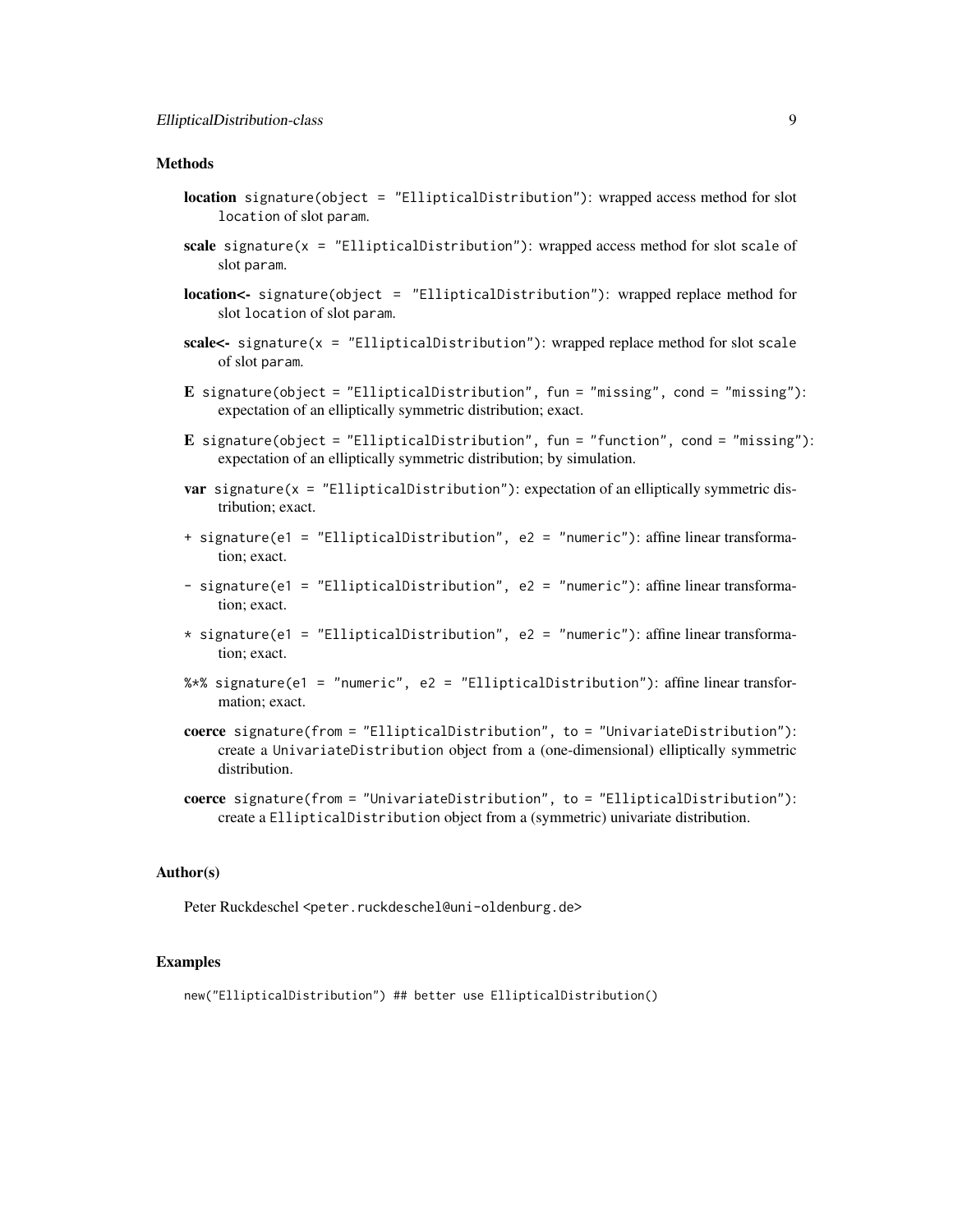```
EllipticalParameter-class
```
*Paramter of an Elliptical distributions*

#### Description

The class of the parameter of Elliptical distributions.

#### Objects from the Class

Objects can be created by calls of the form new("EllipticalParameter", ...).

# Slots

loc numeric; center / location of the distribution.

scale matrix; the scale matrix; the number of rows of this matrix must be the same as the length of location.

name default name is "parameter of a Elliptical distribution".

# Extends

Class "Parameter", directly. Class "OptionalParameter", by class "Parameter".

# Methods

location signature(object = "EllipticalParameter"): access method for slot location. scale signature( $x =$  "EllipticalParameter"): access method for slot scale. location<- signature(object = "EllipticalParameter"): replace method for slot location. scale<- signature(object = "EllipticalParameter"): replace method for slot scale.

# Author(s)

Peter Ruckdeschel <peter.ruckdeschel@uni-oldenburg.de>

# See Also

[EllipticalDistribution-class](#page-7-1), [Parameter-class](#page-0-0)

#### Examples

new("EllipticalParameter")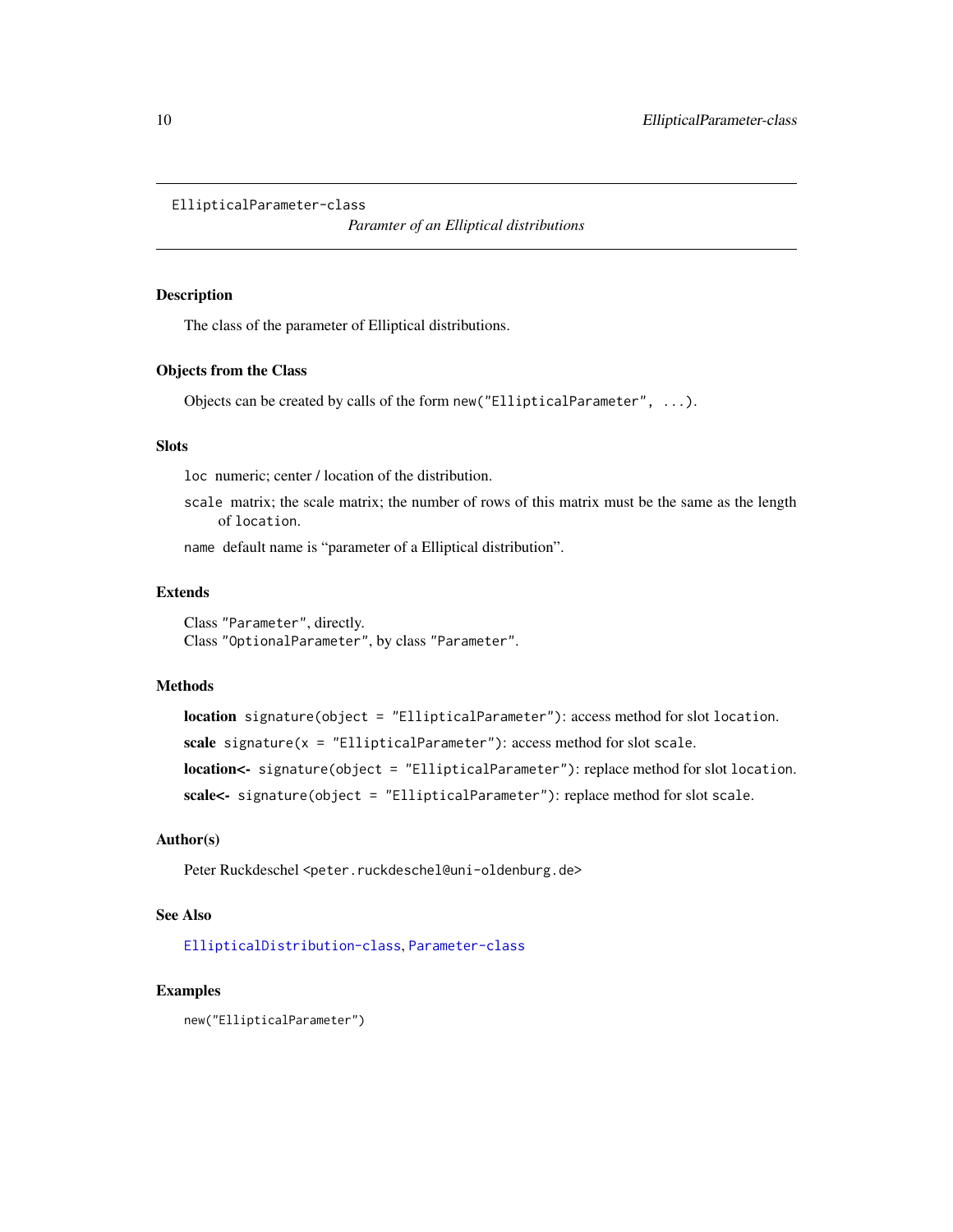<span id="page-10-1"></span><span id="page-10-0"></span>MultivarDistrList *Generating function for MultivarDistrList-class*

# Description

Generates an object of class "MultivarDistrList".

# Usage

```
MultivarDistrList(..., Dlist)
```
# Arguments

| $\cdot$ $\cdot$ $\cdot$ | Objects of class "MultivariateDistribution" (or subclasses)                                                                                                                                                                                                                              |
|-------------------------|------------------------------------------------------------------------------------------------------------------------------------------------------------------------------------------------------------------------------------------------------------------------------------------|
| Dlist                   | an optional list or object of class "MultivarDistrList"; if not missing it is ap-<br>pended to argument ; this way MultivarMixingDistribution may also be<br>called with a list (or "MultivarDistrList"-object) as argument as suggested<br>in an e-mail by Krunoslav Sever (thank you!) |
|                         |                                                                                                                                                                                                                                                                                          |

# Value

Object of class "MVDistrList" or of class "UnivarDistrList", hence of class union "MultivarDistrList"

# Author(s)

Peter Ruckdeschel <peter.ruckdeschel@uni-oldenburg.de>

# See Also

[DistrList-class](#page-0-0), [MultivarDistrList-class](#page-11-1), [MultivarDistrList](#page-10-1)

# Examples

```
(DL1 <- MultivarDistrList(Norm(), Exp(), Pois()))
(DL2 <- MultivarDistrList(MVNorm(),
                         EllipticalDistribution(radDistr=Exp(), loc=c(1,2),
                         scale=diag(c(3,1)), MVt())
```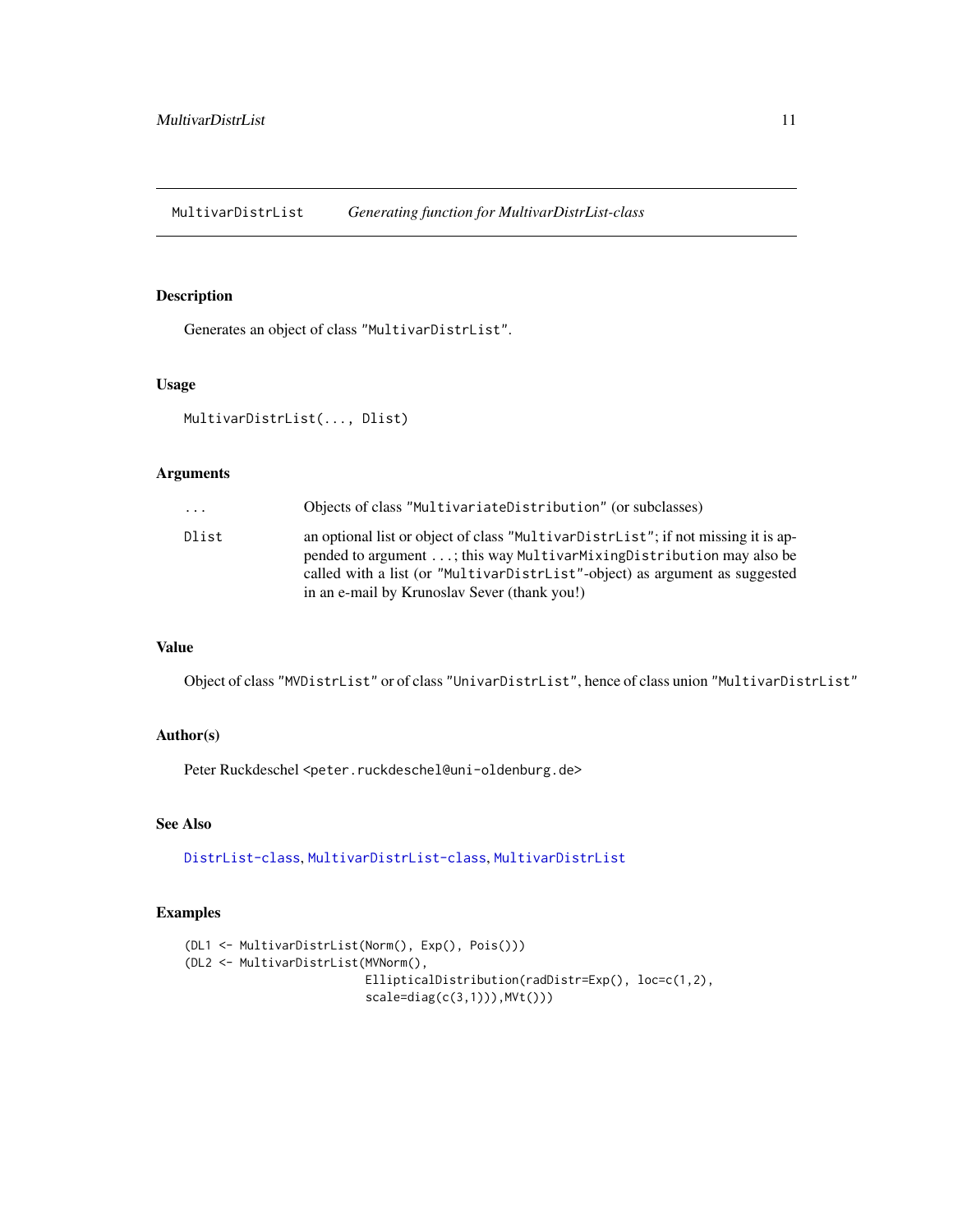<span id="page-11-1"></span><span id="page-11-0"></span>MultivarDistrList-class

*List of multivariate distributions*

#### **Description**

Create a list of multivariate distributions

#### Objects from the Class

Objects can be created by calls of the form new("MVDistrList", ...). More frequently they are created via the generating function [MultivarDistrList](#page-10-1).

# **Slots**

.Data: Object of class "list". A list of multivariate distributions of the same dimension.

### Extends

```
Class "DistrList", directly.
Class "list", by class "DistrList".
Class "vector", by class "DistrList".
```
# Methods

```
coerce signature(from = "MultivariateDistribution", to = "MultivarDistrList"):
    create a MultivarDistrList object from a univariate distribution
```
dimension dim of the range space.

dim synonym to dimension.

# Details

In fact, class "MultivarDistrList" is an inbetween class between class "DistrList" and class "UnivarDistrList", which is a case for [setIs](#page-0-0), but we would have to modify the metadata information in package distr to realize this. So we introduce a new (sister) class "MVDistrList" which implements strictly lists of multivariate distributions, and which together with "UnivarDistrList" is a subclass of the common class union class "MultivarDistrList".

#### Author(s)

Peter Ruckdeschel <peter.ruckdeschel@uni-oldenburg.de>

# See Also

[MultivarDistrList](#page-10-1), [DistrList-class](#page-0-0), [MultivariateDistribution-class](#page-0-0)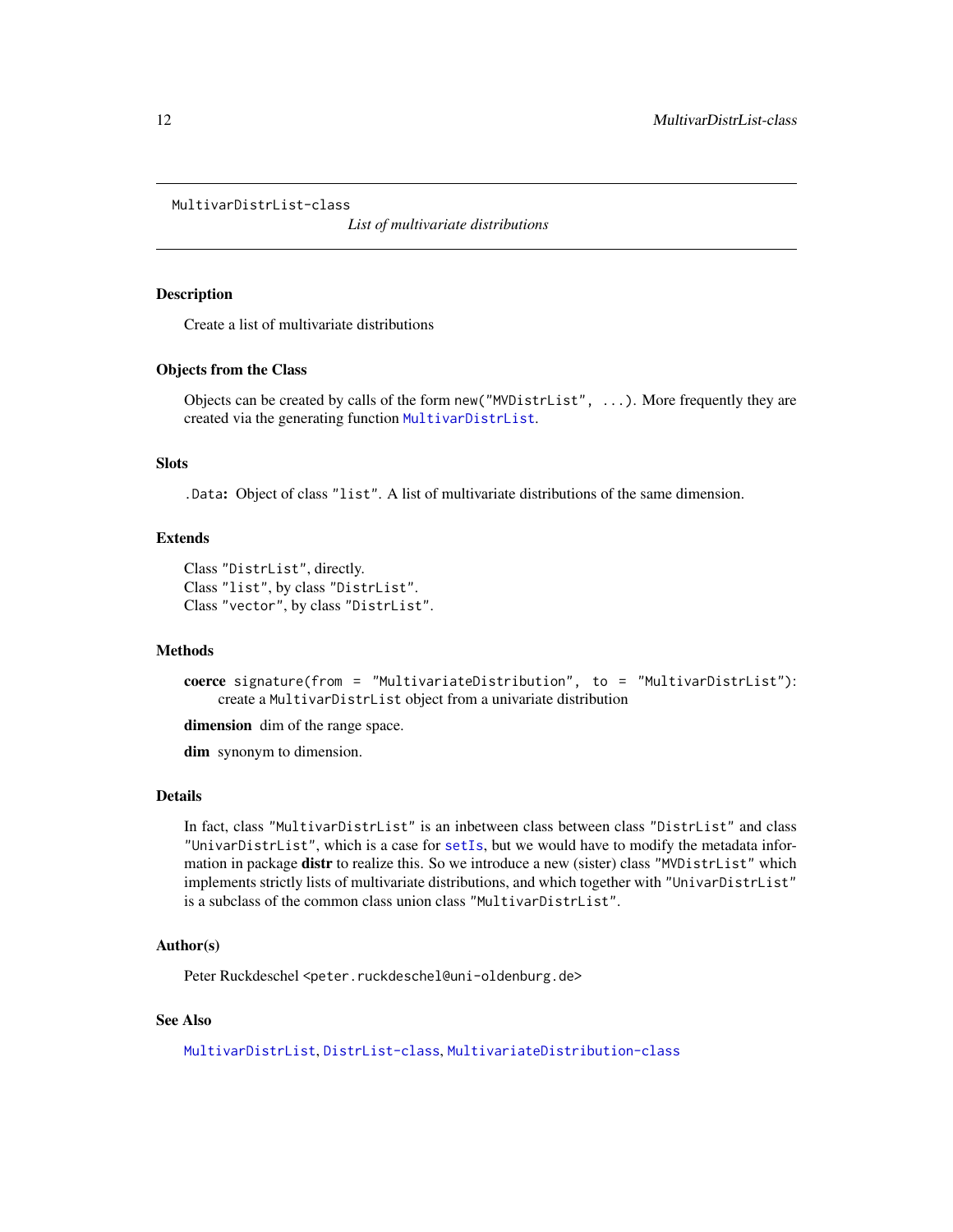# <span id="page-12-0"></span>MultivarMixingDistribution 13

#### Examples

```
(DL1 <- MultivarDistrList(Norm(), Exp(), Pois()))
(DL2 <- MultivarDistrList(MVNorm(),
                          EllipticalDistribution(radDistr=Exp(), loc=c(1,2),
                          scale=diag(c(3,1))),MVt()))
```
<span id="page-12-1"></span>MultivarMixingDistribution

*Generating function for Class "MultivarMixingDistribution"*

# Description

Generates an object of class "MultivarMixingDistribution".

# Usage

```
MultivarMixingDistribution(..., Dlist, mixCoeff
```
)

#### Arguments

| $\cdots$ | Objects of class "MultivariateDistribution" (or subclasses)                                                                                                                                                                                                                              |
|----------|------------------------------------------------------------------------------------------------------------------------------------------------------------------------------------------------------------------------------------------------------------------------------------------|
| Dlist    | an optional list or object of class "MultivarDistrList"; if not missing it is ap-<br>pended to argument ; this way MultivarMixingDistribution may also be<br>called with a list (or "MultivarDistrList"-object) as argument as suggested<br>in an e-mail by Krunoslav Sever (thank you!) |
| mixCoeff | Objects of class "numeric" : a vector of probabilities for the mixing compo-<br>nents (must be of same length as arguments in $\dots$ ).                                                                                                                                                 |

# Details

If mixCoeff is missing, all elements in ... are equally weighted.

# Value

Object of class "MultivarMixingDistribution", or if argument withSimplify is TRUE and the resulting object would have one mixing component with probability (almost) 1, MultivarMixingDistribution will return this component.

# Author(s)

Peter Ruckdeschel <peter.ruckdeschel@uni-oldenburg.de>

# See Also

[MultivarMixingDistribution-class](#page-13-1)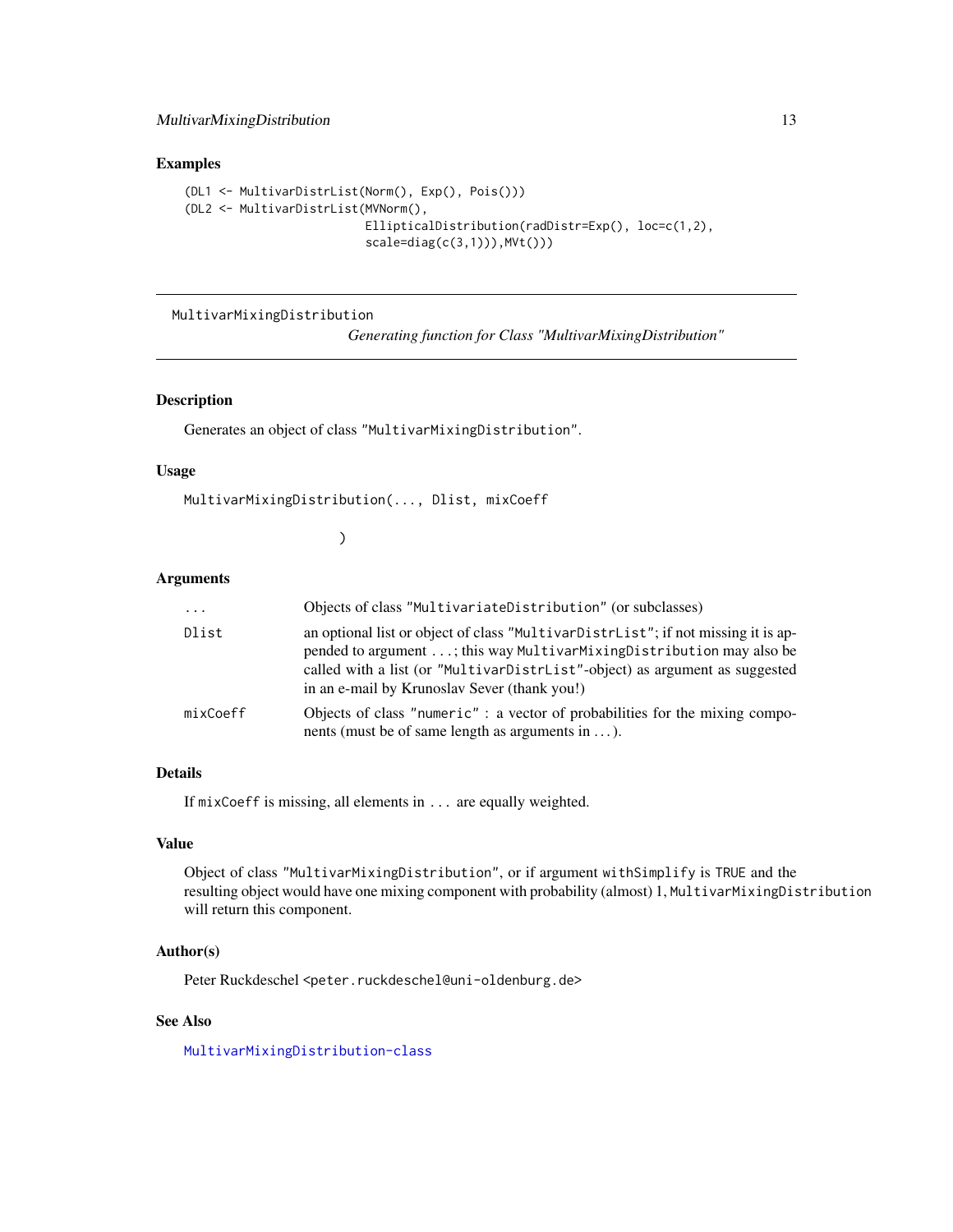#### <span id="page-13-0"></span>Examples

```
mylist <- MultivarMixingDistribution(Binom(3,.3), Dirac(2), Norm(),
         mixCoeff=c(1/4,1/5,11/20))
```
<span id="page-13-1"></span>MultivarMixingDistribution-class

*Class "MultivarMixingDistribution"*

#### Description

MultivarMixingDistribution-class is a class to formalize multivariate mixing distributions; it is a subclass to class MultivariateDistribution.

# Objects from the Class

Objects can be created by calls of the form new("MultivarMixingDistribution", ...). More frequently they are created via the generating function [MultivarMixingDistribution](#page-12-1).

#### **Slots**

mixCoeff Object of class "numeric": a vector of probabilities for the mixing components.

- mixDistr Object of class "MultivarDistrList": a list of multivariate distributions containing the mixing components; must be of same length as mixCoeff.
- img Object of class "Reals": the space of the image of this distribution which has dimension 1 and the name "Real Space"
- param Object of class "Parameter": the parameter of this distribution, having only the slot name "Parameter of a discrete distribution"
- r Object of class "function": generates random numbers
- d fixed to NULL
- p Object of class "OptionalFunction": if non-null cumulative distribution function
- q Object of class "OptionalFunction": if non-null quantile function
- .withArith logical: used internally to issue warnings as to interpretation of arithmetics
- .withSim logical: used internally to issue warnings as to accuracy
- .logExact logical: used internally to flag the case where there are explicit formulae for the log version of density, cdf, and quantile function
- .lowerExact logical: used internally to flag the case where there are explicit formulae for the lower tail version of cdf and quantile function
- Symmetry object of class "DistributionSymmetry"; used internally to avoid unnecessary calculations.

# Extends

Class "MultivariateDistribution" class "Distribution" by class "MultivariateDistribution".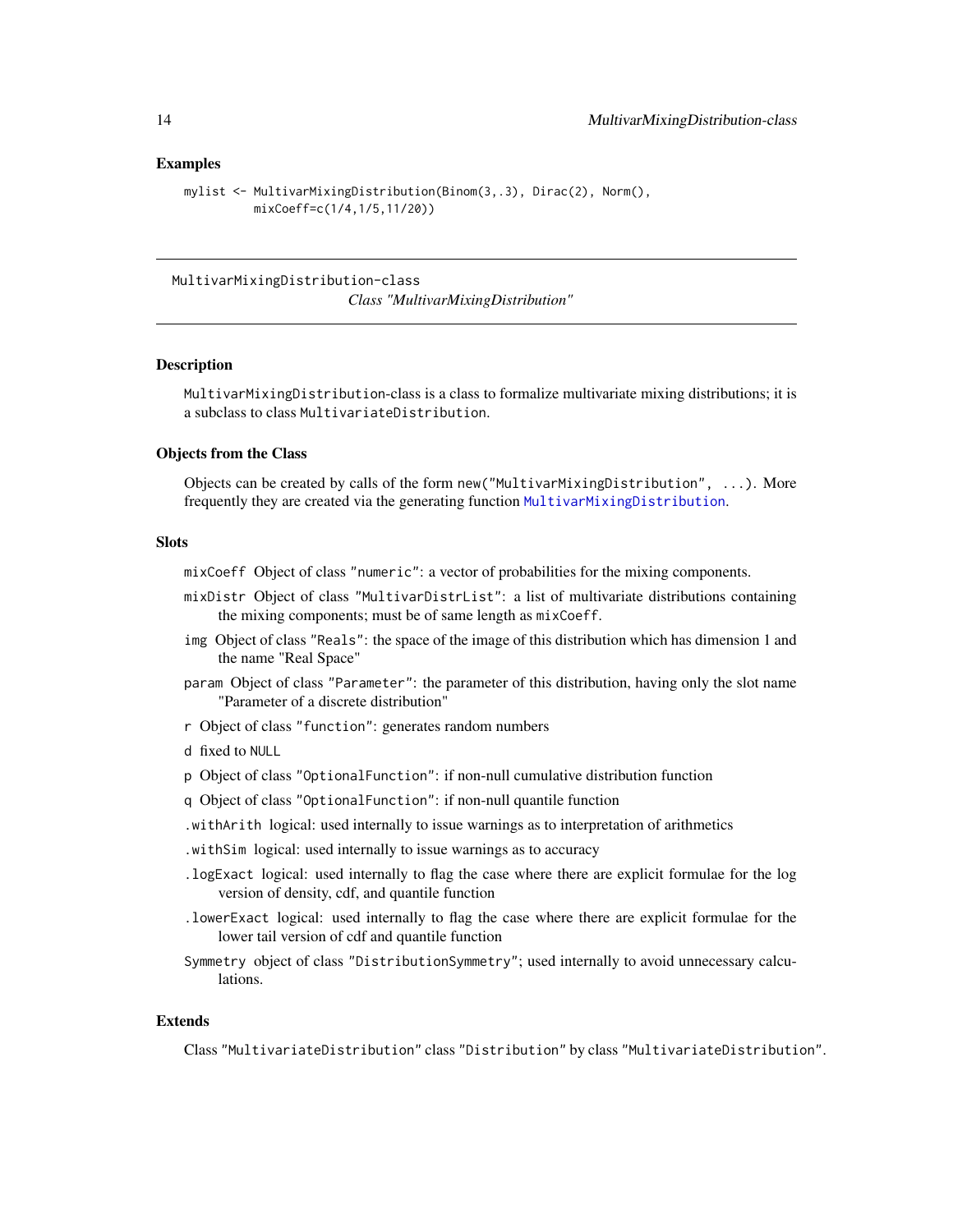#### <span id="page-14-0"></span>**Methods**

show signature(object = "MultivarMixingDistribution") prints the object

- mixCoeff<- signature(object = "MultivarMixingDistribution") replaces the corresponding slot
- mixCoeff signature(object = "MultivarMixingDistribution") returns the corresponding slot
- mixDistr<- signature(object = "MultivarMixingDistribution") replaces the corresponding slot
- mixDistr signature(object = "MultivarMixingDistribution") returns the corresponding slot
- support signature(object = "MultivarMixingDistribution") returns the corresponding slot
- gaps signature(object = "MultivarMixingDistribution") returns the corresponding slot
- .logExact signature(object = "Distribution"): returns slot .logExact if existing; else tries to convert the object to a newer version of its class by [conv2NewVersion](#page-0-0) and returns the corresponding slot of the converted object.
- .lowerExact signature(object = "Distribution"): returns slot .lowerExact if existing; else tries to convert the object to a newer version of its class by [conv2NewVersion](#page-0-0) and returns the corresponding slot of the converted object.
- Symmetry returns slot Symmetry if existing; else tries to convert the object to a newer version of its class by [conv2NewVersion](#page-0-0) and returns the corresponding slot of the converted object.
- plot signature( $x =$  "MultivarMixingDistribution",  $y =$  "missing"): plot for an spherically symmetric distribution; see [plot-methods](#page-21-1).
- [E](#page-0-0) corresponding expectation see  $E$ .
- dimension dim of the range space.
- dim synonym to dimension.
- show signature(object = "MultivarMixingDistribution"): show method for spherically symmetric distributions.
- showobj signature(object = "MultivarMixingDistribution"): showobj method for spherically symmetric distributions.

#### Author(s)

Peter Ruckdeschel <peter.ruckdeschel@uni-oldenburg.de>

# See Also

```
Parameter-class, MultivariateDistribution-class, LatticeDistribution-class, AbscontDistribution-class,
simplifyD-methods, flat.mix
```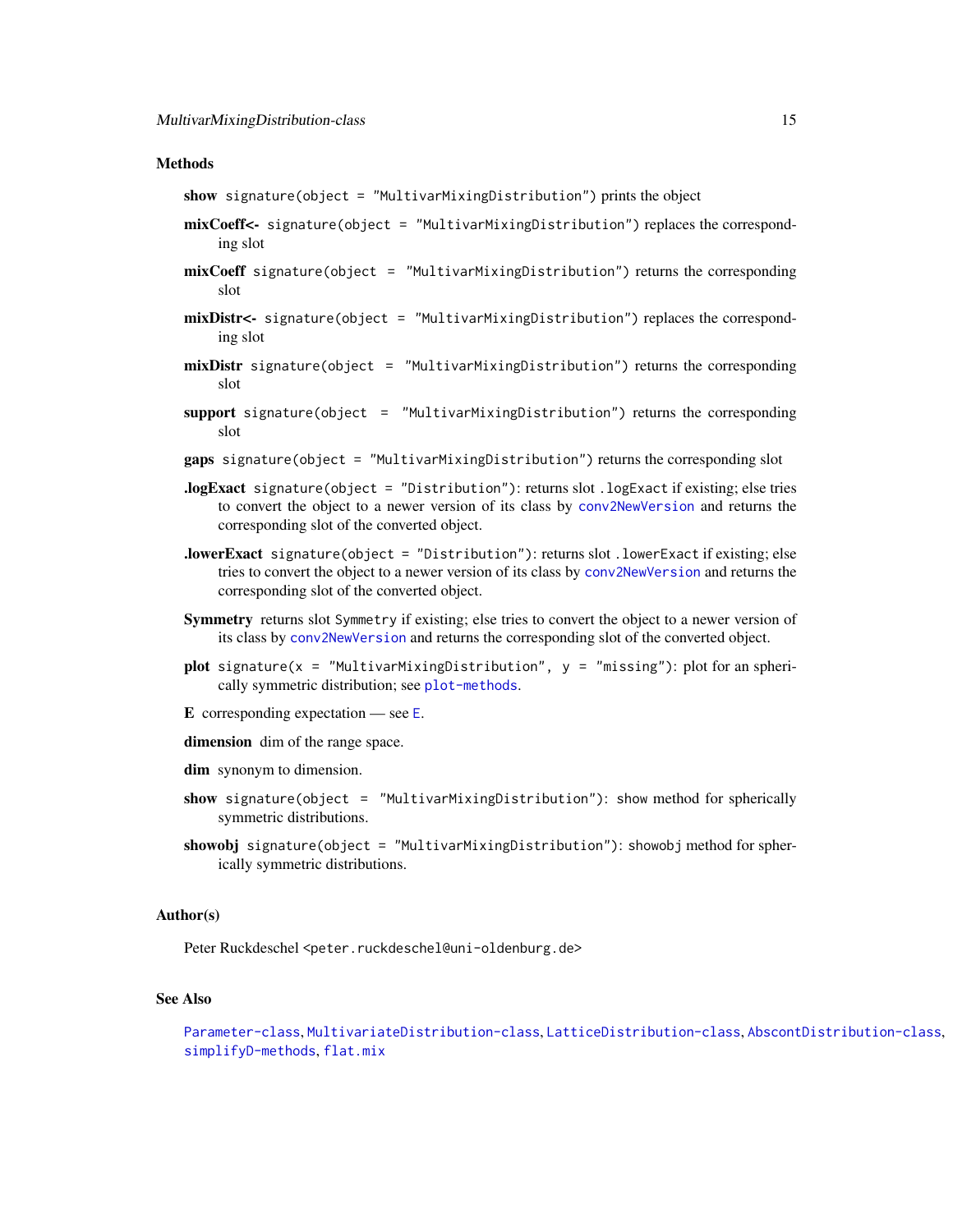#### Examples

```
mylist <- MultivarMixingDistribution(Binom(3,.3), Dirac(2), Norm(),
          mixCoeff=c(1/4,1/5,11/20))
mylist2 <- MultivarMixingDistribution(Binom(3,.3), mylist,
          mixCoeff=c(.3,.7))
mylist2
p(mylist)(0.3)
mixDistr(mylist2)
E(mylist)
var(mylist)
##multivariate
E1 <- diag(1,2)%*%EllipticalDistribution(radDistr=Gammad())+c(1,2)
mylistD <- MultivarMixingDistribution(MVNorm(), E1, MVt(),
          mixCoeff=c(1/4,1/5,11/20))
mylistD2 <- MultivarMixingDistribution(E1+c(-2,2), mylistD,
          mixCoeff=c(.3,.7))
mylistD2
p(mylistD)
mixDistr(mylistD2)
E(mylistD2)
var(mylistD2)
```
<span id="page-15-1"></span>MVNormDistribution *Generating function for MVNormDistribution-class*

# Description

Generates an object of class "MVNormDistribution".

# Usage

MVNorm(loc=c(0,0), scale = diag(length(loc)))

#### Arguments

| loc   | real number: location / center of the elliptical distribution.                                                                                                                                                                                                                                                                                                                       |
|-------|--------------------------------------------------------------------------------------------------------------------------------------------------------------------------------------------------------------------------------------------------------------------------------------------------------------------------------------------------------------------------------------|
| scale | a square matrix (with $nrow(scale) == ncol(scale) == length(loc)$ ) of full rank:<br>the $\ell$ a scale matrix of the elliptical distribution — unique only upto scale<br>, i.e. if A1 and A2 are two square matrices of full rank such that $A1\%*\t\times t(A1) = A2\%*\t\times t(A2)$<br>, then we obtain the same elliptical distribution for scale $=$ A1 and for scale $=$ A2. |
|       |                                                                                                                                                                                                                                                                                                                                                                                      |

# Value

Object of class "MVNormDistribution"

#### Author(s)

Peter Ruckdeschel <peter.ruckdeschel@uni-oldenburg.de>

<span id="page-15-0"></span>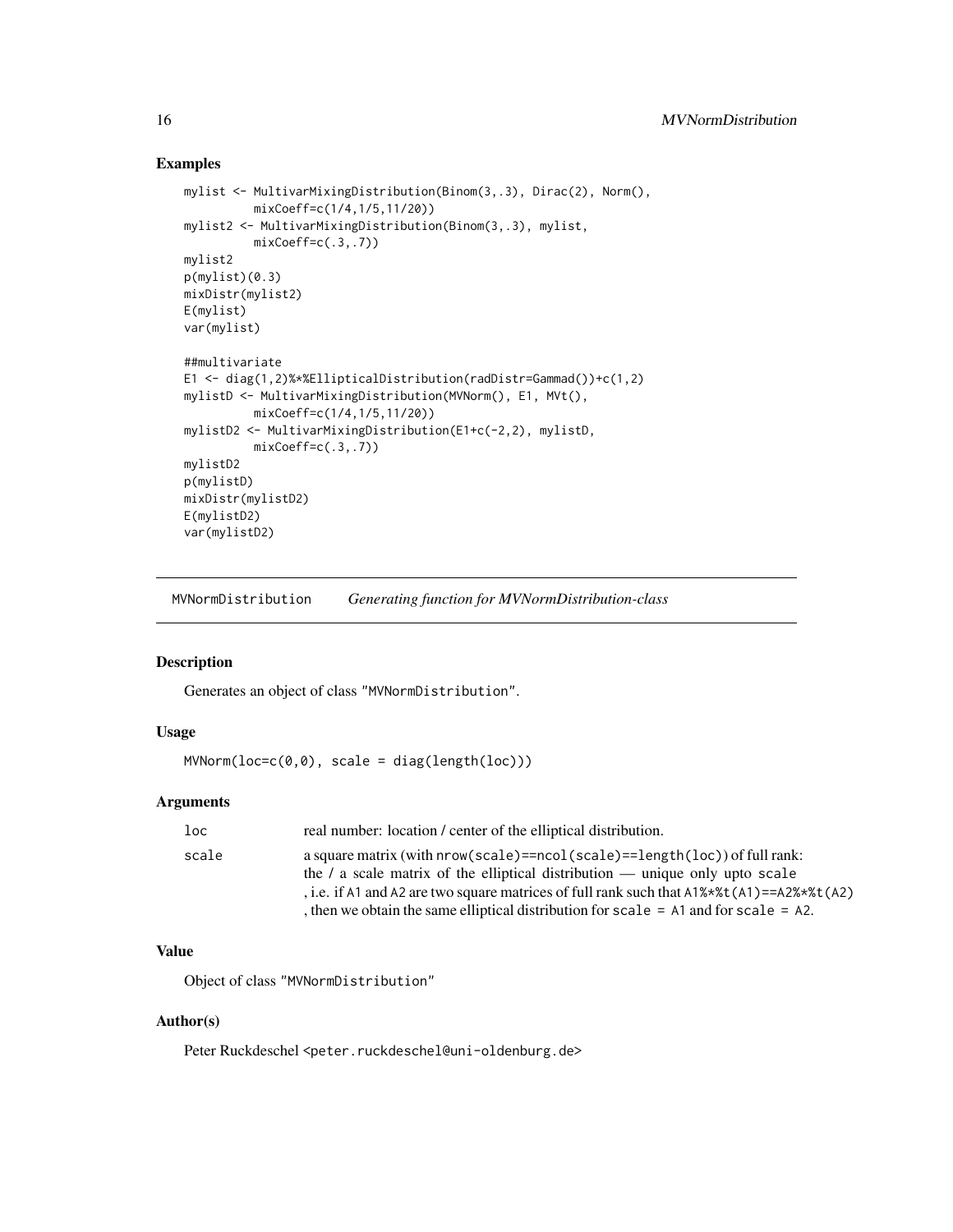# <span id="page-16-0"></span>MVNormDistribution-class 17

# See Also

[MVNormDistribution-class](#page-16-1)

# Examples

```
E0 <- MVNorm()
plot(E0)
E1 <- diag(1,2)%*%E0+c(1,2)
plot(E1)
E(E1)var(E1)
```
<span id="page-16-1"></span>MVNormDistribution-class

*MVNorm distribution class*

#### Description

Class MVNormDistribution implements a general multivariate distribution using code from package mvtnorm. For details to this implementation confer to the references given in this package.

#### Objects from the Class

Objects could in principle be created by calls to new, but more frequently you would create them via the generating function [MVNormDistribution](#page-15-1).

# Slots

img: Object of class "Reals".

param: Object of class "MVtParameter".

r: function with argument n; random number generator

d: the density of this distribution, [pmvnorm](#page-0-0)

p: the (vectorized) function [pmvnorm](#page-0-0).

q: the (vectorized) function [qmvnorm](#page-0-0).

radDistr: the distribution sqrt(Chisq(df=dim0))

.withArith: FALSE

.withSim: FALSE

.logExact: TRUE

.lowerExact: TRUE

Symmetry: object of class "EllipticalSymmetry" about center loc; used internally to avoid unnecessary calculations.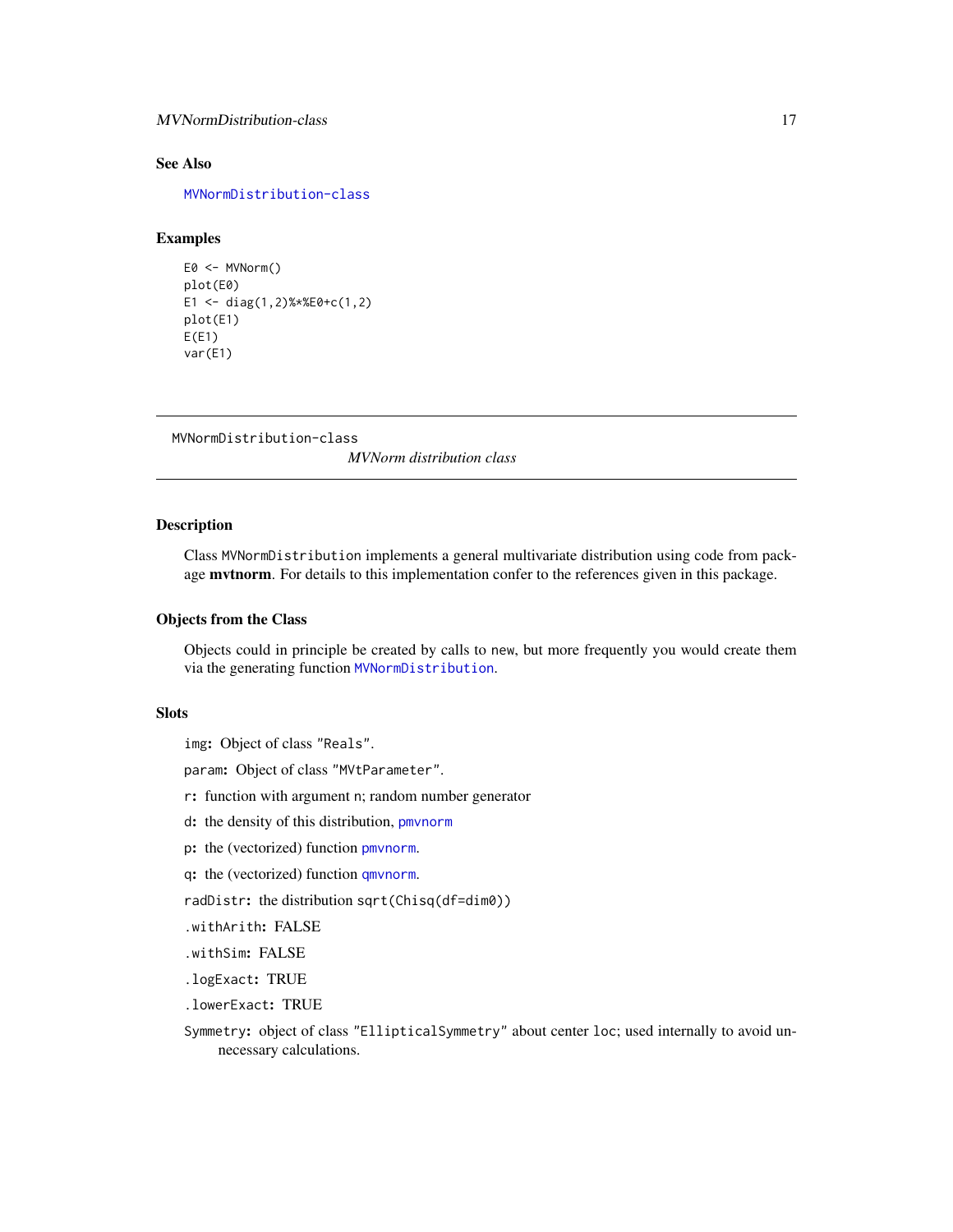# <span id="page-17-0"></span>Extends

```
Class "EllipticalDistribution", directly.
Class "SphericalDistribution", by class "EllipticalDistribution".
Class "MultivariateDistribution", by class "SphericalDistribution". Class "Distribution",
by class "MultivariateDistribution".
```
#### Methods

sigma signature(object = "MVNormDistribution"): wrapped access method for slot sigma of slot param.

mean signature(object = "MVNormDistribution"): wrapped access method for slot location of slot param.

# Author(s)

Peter Ruckdeschel <peter.ruckdeschel@uni-oldenburg.de>

#### See Also

Package mvtnorm

#### Examples

new("MVNormDistribution") ## better use generating function MVNormDistribution()

MVNormParameter-class *Paramter of a multivariate normal distribution*

### Description

The class of the parameter of MVNorm distributions.

#### Objects from the Class

Objects can be created by calls of the form new("MVNormParameter", ...).

# Slots

loc: numeric; center / location of the distribution.

scale: matrix; the scale matrix; the number of rows of this matrix must be the same as the length of location.

name: default name is "parameter of a Elliptical distribution".

# Extends

Class "EllipticalParameter", directly. Class "Parameter", by class "EllipticalParameter". Class "OptionalParameter", by class "Parameter".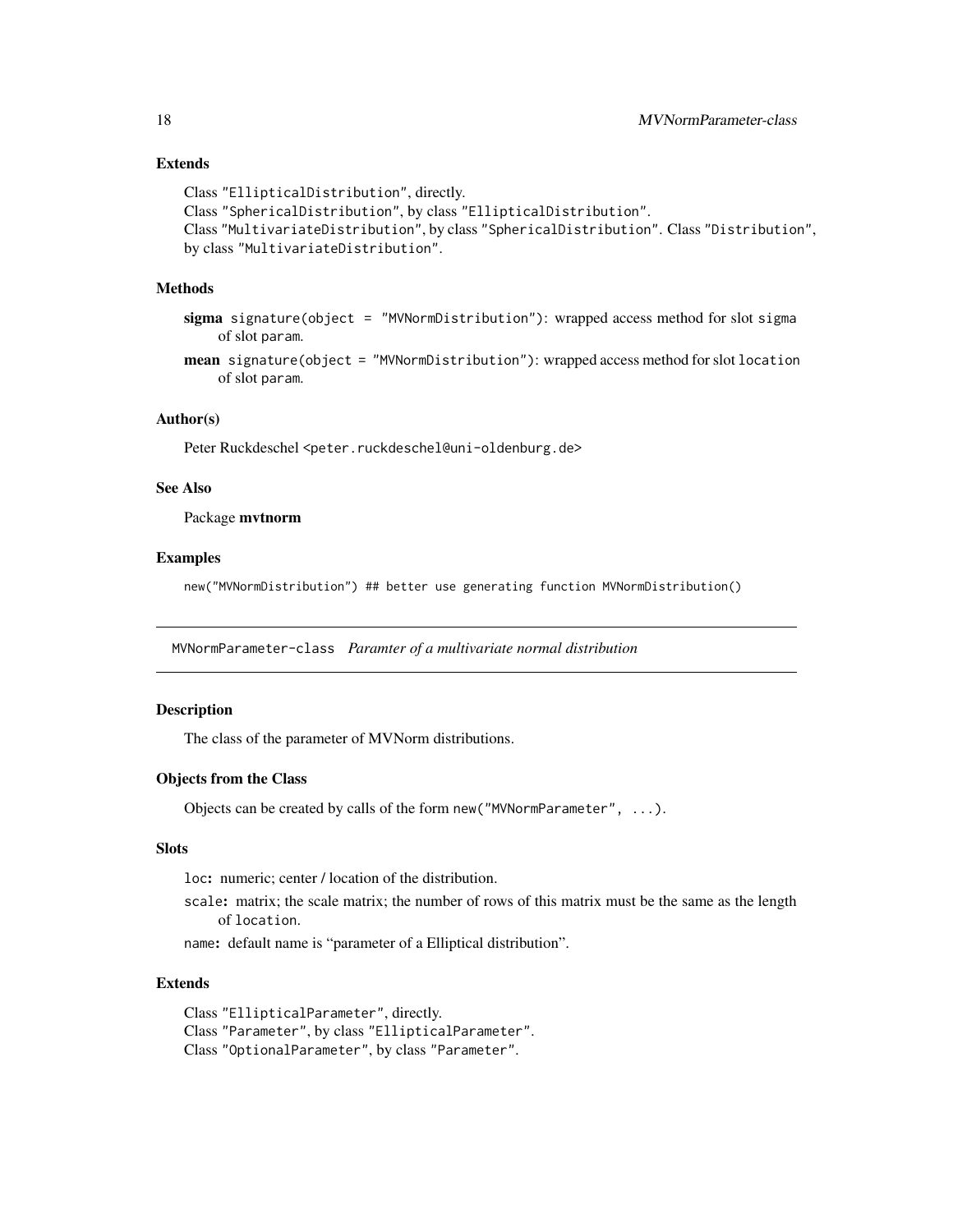# <span id="page-18-0"></span>MVtDistribution 19

# Methods

```
mean signature(object = "MVNormParameter"): access method for slot location.
sigma signature(x = "MVNormParameter"): utility function; returns S\\star\t(S) for
    S=scale(x).
```
#### Author(s)

Peter Ruckdeschel <peter.ruckdeschel@uni-oldenburg.de>

# See Also

[MVNormDistribution-class](#page-16-1), [Parameter-class](#page-0-0)

#### Examples

new("MVNormParameter")

<span id="page-18-1"></span>MVtDistribution *Generating function for MvtDistribution-class*

# Description

Generates an object of class "MvtDistribution".

# Usage

 $Mvt(loc = c(0,0), scale = diag(length(loc)), df = 1, ncp = 0)$ 

# Arguments

| $1$ oc | real number: location / center of the elliptical distribution.                                                                                                                                                                                                                                                                                                                                     |
|--------|----------------------------------------------------------------------------------------------------------------------------------------------------------------------------------------------------------------------------------------------------------------------------------------------------------------------------------------------------------------------------------------------------|
| scale  | a square matrix (with $nrow(scale) == neold(scale) == length(loc)$ ) of full rank:<br>the / a scale matrix of the elliptical distribution — unique only upto $scale$ **t( $scale)$ )<br>, i.e. if A1 and A2 are two square matrices of full rank such that $A1\%*\t\times t(A1) = A2\%*\t\times t(A2)$<br>, then we obtain the same elliptical distribution for scale $=$ A1 and for scale $=$ A2. |
| df     | integer; degrees of freedom                                                                                                                                                                                                                                                                                                                                                                        |
| ncp    | positive real number; non-centrality parameter                                                                                                                                                                                                                                                                                                                                                     |

# Value

Object of class "MvtDistribution"

# Author(s)

Peter Ruckdeschel <peter.ruckdeschel@uni-oldenburg.de>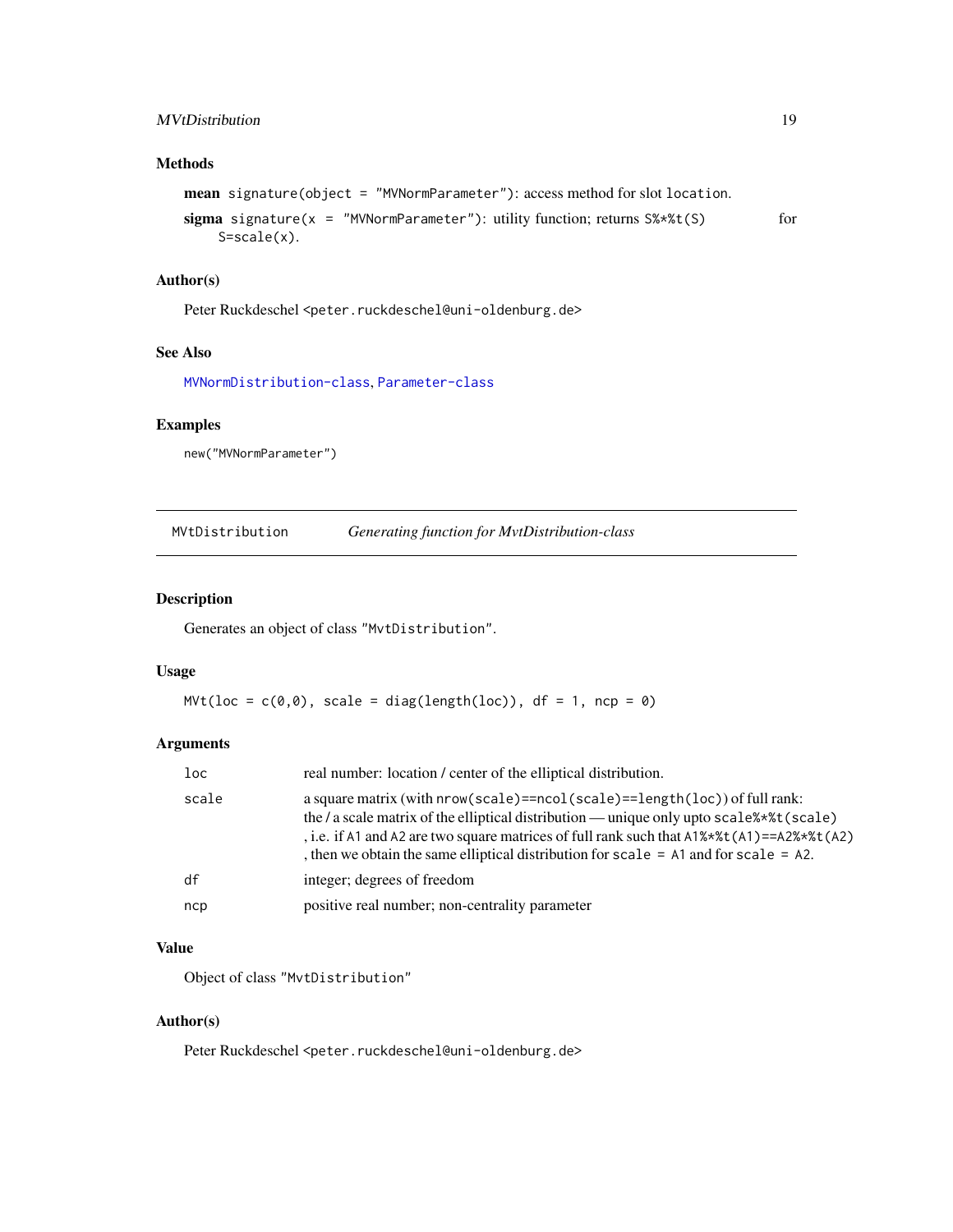# See Also

[MVtDistribution-class](#page-19-1)

#### Examples

```
E0 \le -M Vt()plot(E0)
E1 <- diag(1,2)%*%E0+c(1,2)
plot(E1)
E(E1)var(E1)
```
<span id="page-19-1"></span>MVtDistribution-class *MVt distribution class*

#### Description

Class MVtDistribution implements multivariate t distributions using code from package mvtnorm. For details to this implementation confer to the references given in this package.

# Objects from the Class

Objects could in principle be created by calls to new, but more frequently you would create them via the generating function [MVtDistribution](#page-18-1).

#### Slots

img: Object of class "Reals".

param: Object of class "MVtParameter".

- r: function with argument n; random number generator
- d: the density of this distribution, [dmvt](#page-0-0)
- p: the (vectorized) function [pmvt](#page-0-0).
- q: the (vectorized) function [qmvt](#page-0-0).

radDistr: an object of class AbscontDistribution with density

$$
\dim \left( \frac{(\dim + df - 1)/2}{df/2 - 1} x^{\dim -1} df^{-\dim/2} / (1 + x^2/df)^{(\dim + df)/2} \right.
$$

.withArith: FALSE

.withSim: FALSE

.logExact: TRUE

.lowerExact: TRUE

Symmetry: object of class "EllipticalSymmetry" about center loc; used internally to avoid unnecessary calculations.

<span id="page-19-0"></span>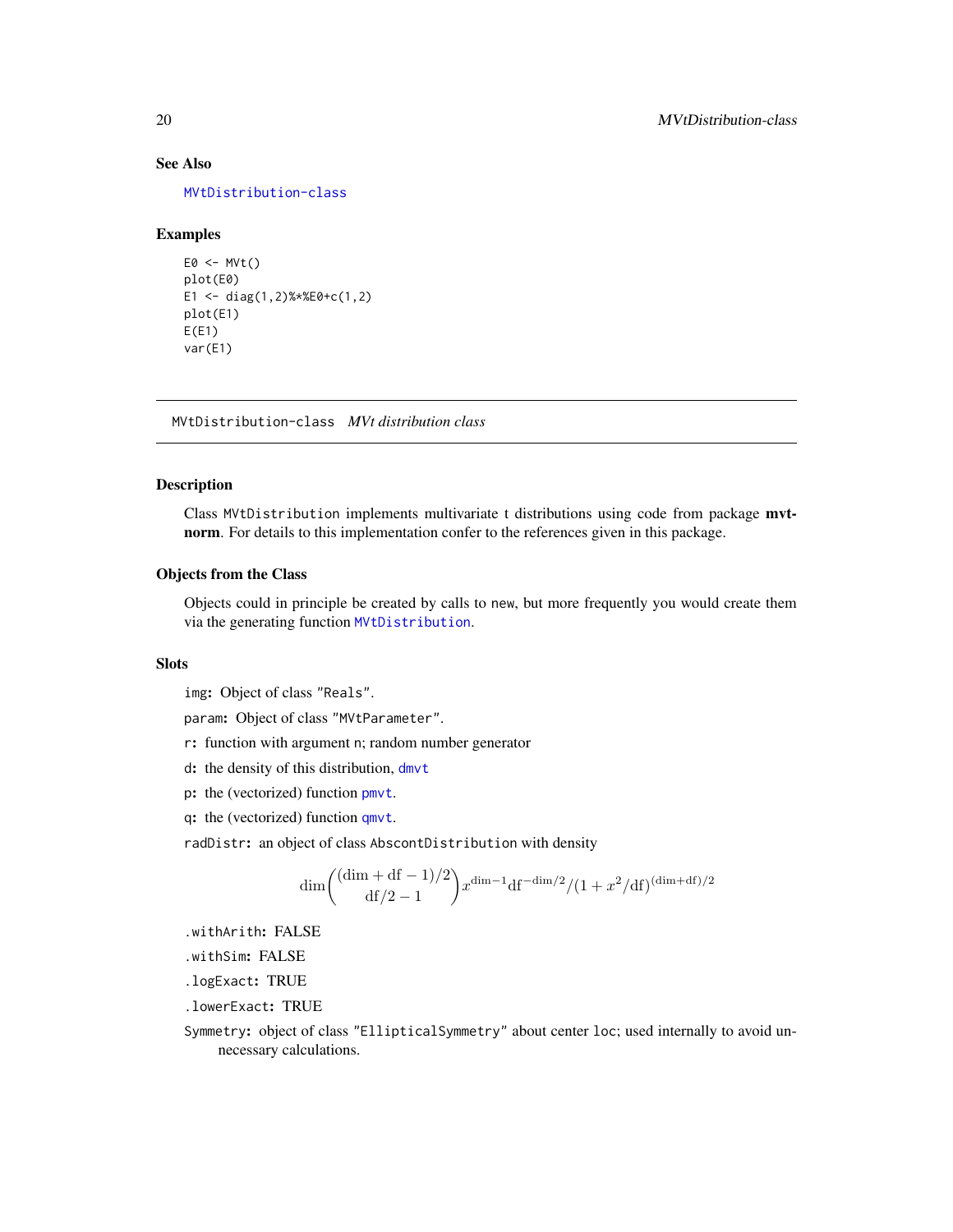# <span id="page-20-0"></span>MVtParameter-class 21

# Extends

```
Class "EllipticalDistribution", directly.
Class "SphericalDistribution", by class "EllipticalDistribution".
Class "MultivariateDistribution", by class "SphericalDistribution". Class "Distribution",
by class "MultivariateDistribution".
```
# Methods

- sigma signature(object = "MVtDistribution"): wrapped access method for slot sigma of slot param.
- ncp signature(object = "MVtDistribution"): wrapped access method for slot ncp of slot param.
- $df$  signature( $x =$  "MVtDistribution"): wrapped access method for slot scale of slot param.

#### Author(s)

Peter Ruckdeschel <peter.ruckdeschel@uni-oldenburg.de>

# See Also

Package mvtnorm

#### Examples

new("MVtDistribution") ## better use generating function MVtDistribution()

MVtParameter-class *Paramter of a multivariate t distribution*

# Description

The class of the parameter of MVt distributions.

# Objects from the Class

Objects can be created by calls of the form new("MVtParameter", ...).

#### **Slots**

loc: numeric; center / location of the distribution.

scale: matrix; the scale matrix; the number of rows of this matrix must be the same as the length of location.

df: integer; the degrees of freedom.

ncp: positive real; the non-centrality parameter.

name: default name is "parameter of a Elliptical distribution".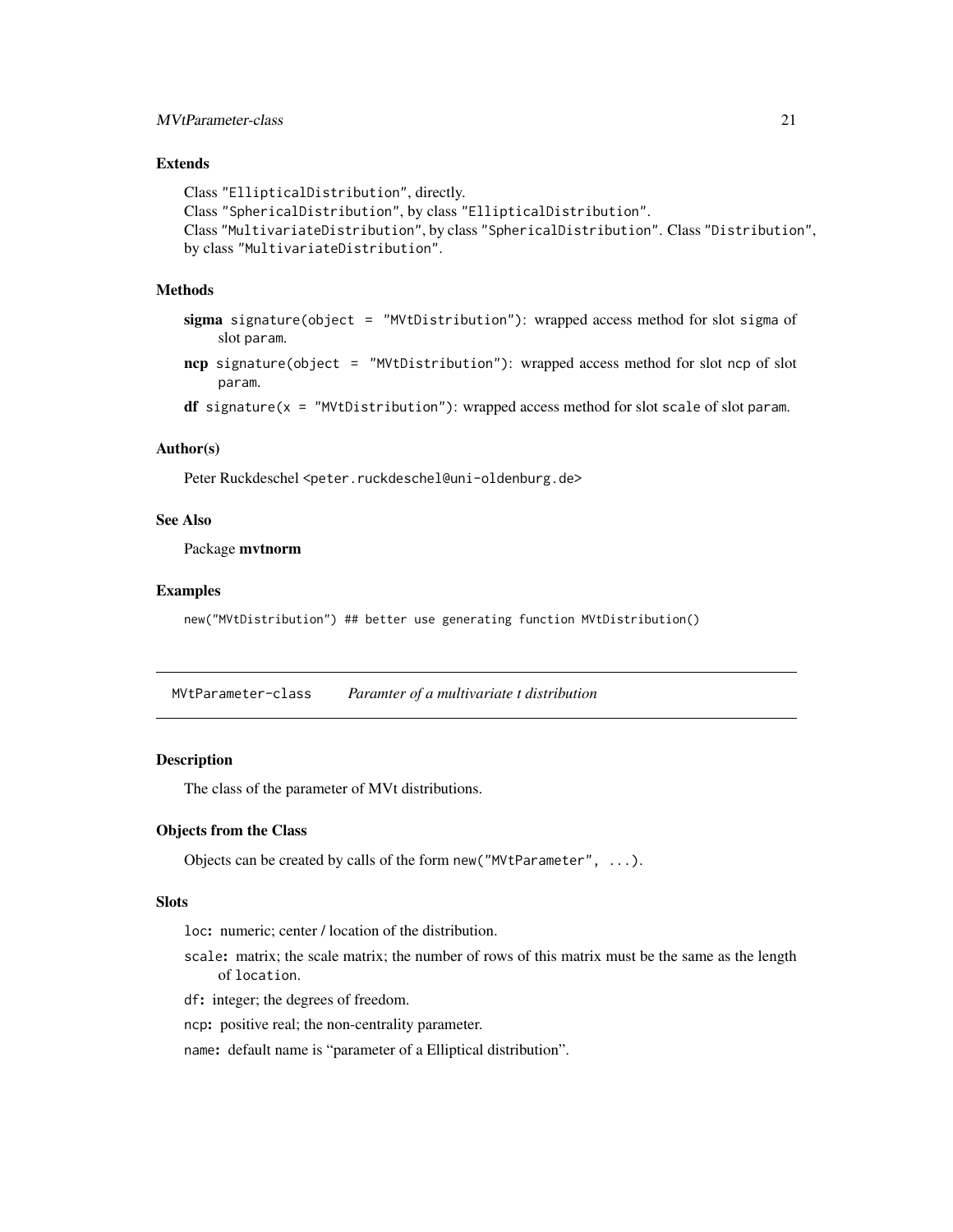#### Extends

```
Class "Parameter", directly.
Class "OptionalParameter", by class "Parameter".
```
#### Methods

```
mean signature(object = "MVnormParameter"): access method for slot location.
sigma signature(x = "MVnormParameter"): utility function; returns S\ast\ast(5) for
    S=scale(x).
ncp signature(object = "MVnormParameter"): access method for slot ncp.
df signature(x = "MVnormParameter"): access method for slot df.
```
#### Author(s)

Peter Ruckdeschel <peter.ruckdeschel@uni-oldenburg.de>

#### See Also

[MVtDistribution-class](#page-19-1), [Parameter-class](#page-0-0)

#### Examples

new("MVtParameter")

<span id="page-21-1"></span>plot-methods *Methods for Function plot in Package 'distrEllipse'*

#### <span id="page-21-2"></span>Description

plot-methods

#### Usage

```
plot(x, y, ...)## S4 method for signature 'SphericalDistribution,missing'
plot(x, Nsim = getdistrEllipseOption("Nsim"), ...,withED = getdistrEllipseOption("withED"),
               lwd.Ed = getdistrEllipseOption("lwd.Ed"),
               col.Ed = getdistrEllipseOption("col.Ed"),
               withMean = getdistrEllipseOption("withMean"),
               cex.mean = getdistrEllipseOption("cex.mean"),
               pch.mean = getdistrEllipseOption("pch.mean"),
               col.mean = getdistrEllipseOption("col.mean"))
## S4 method for signature 'MultivarMixingDistribution,missing'
plot(x, Nsim = getdistrEllipseOption("Nsim"), ...,
               withED = getdistrEllipseOption("withED"),
```
<span id="page-21-0"></span>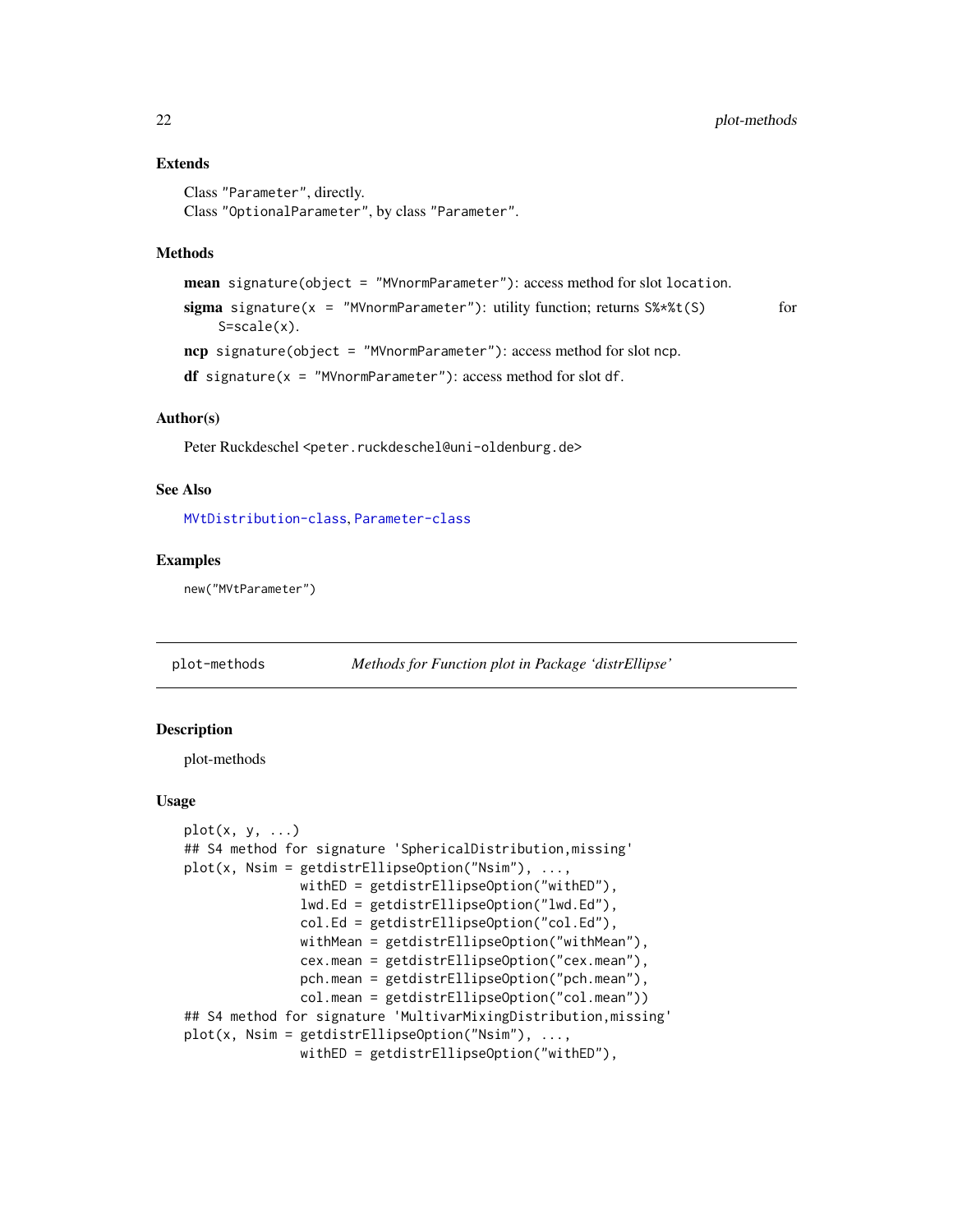# <span id="page-22-0"></span>plot-methods 23

```
lwd.Ed = getdistrEllipseOption("lwd.Ed"),
col.Ed = getdistrEllipseOption("col.Ed"),
withMean = getdistrEllipseOption("withMean"),
cex.mean = getdistrEllipseOption("cex.mean"),
pch.mean = getdistrEllipseOption("pch.mean"),
col.mean = getdistrEllipseOption("col.mean"))
```
# Arguments

| X        | object of class "SphericalDistribution" distribution to be plotted                  |
|----------|-------------------------------------------------------------------------------------|
| у        | missing                                                                             |
| Nsim     | number of (simulated) points to be plotted.                                         |
| withED   | logical; shall principal axes of the contour ellipsoid be plot in (for each panel)? |
| lwd.Ed   | line width of principal axes (for each panel).                                      |
| col.Ed   | color of principal axes (for each panel).                                           |
| withMean | logical; shall mean be plot in (for each panel)?                                    |
| cex.mean | size of the mean symbol (for each panel).                                           |
| pch.mean | mean symbol (for each panel).                                                       |
| col.mean | color of the mean symbol (for each panel).                                          |
| .        | additional arguments for plot — see plot, plot. default, plot. stepfun              |
|          |                                                                                     |

#### Details

Using pairs, plots all pairs of coordinates of the object, using simulated values. Any parameters of [pairs](#page-0-0) may be passed on to this particular plot method.

# See Also

[pairs](#page-0-0), [plot](#page-21-2) [plot.default](#page-0-0), [plot.stepfun](#page-0-0), [par](#page-0-0)

# Examples

```
E0 \leq matrix(c(2,1,1,4),2,2)%*%EllipticalDistribution()+c(2,1)
E1 <- matrix(c(3,2,2,4),2,2)%*%EllipticalDistribution(radDistr = exp(Binom(10,.8)))plot(E0)
plot(E1, withED=FALSE, Nsim=5000)
mylist <- MultivarMixingDistribution(E0,E1, mixCoeff=c(1/4,3/4))
plot(mylist)
```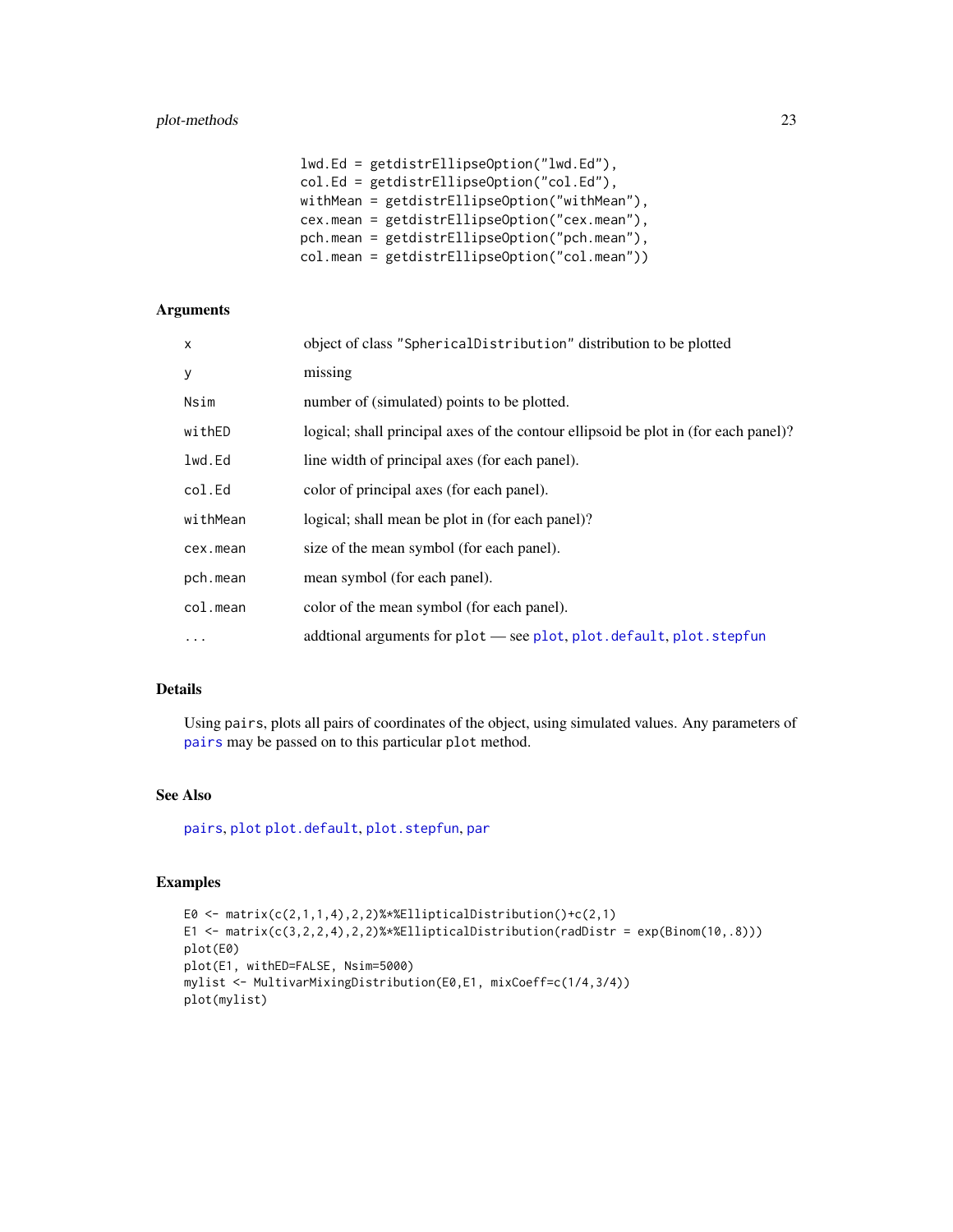<span id="page-23-1"></span><span id="page-23-0"></span>SphericalDistribution *Generating function for SphericalDistribution-class*

# Description

Generates an object of class "SphericalDistribution".

#### Usage

```
SphericalDistribution(radDistr = sqrt(Chisq(df=dim)), dim = 2,
                            p = NULL, q = NULL)
```
# Arguments

| radDistr | an object of class UnivariateDistribution with positive support, i.e. $p(\text{radDist})$ (0)==0;<br>the radial distribution. |
|----------|-------------------------------------------------------------------------------------------------------------------------------|
| dim      | positive integer: dimension of the distribution.                                                                              |
| p        | optional: p-slot of the corresponding distribution;                                                                           |
| q        | optional: q-slot of the corresponding distribution;                                                                           |

# Value

Object of class "SphericalDistribution"

# Author(s)

Peter Ruckdeschel <peter.ruckdeschel@uni-oldenburg.de>

# See Also

[SphericalDistribution-class](#page-24-1)

# Examples

```
E0 <- SphericalDistribution()
plot(E0)
E1 <- diag(1,2)%*%E0+c(1,2)
plot(E1)
E(E1)
var(E1)
```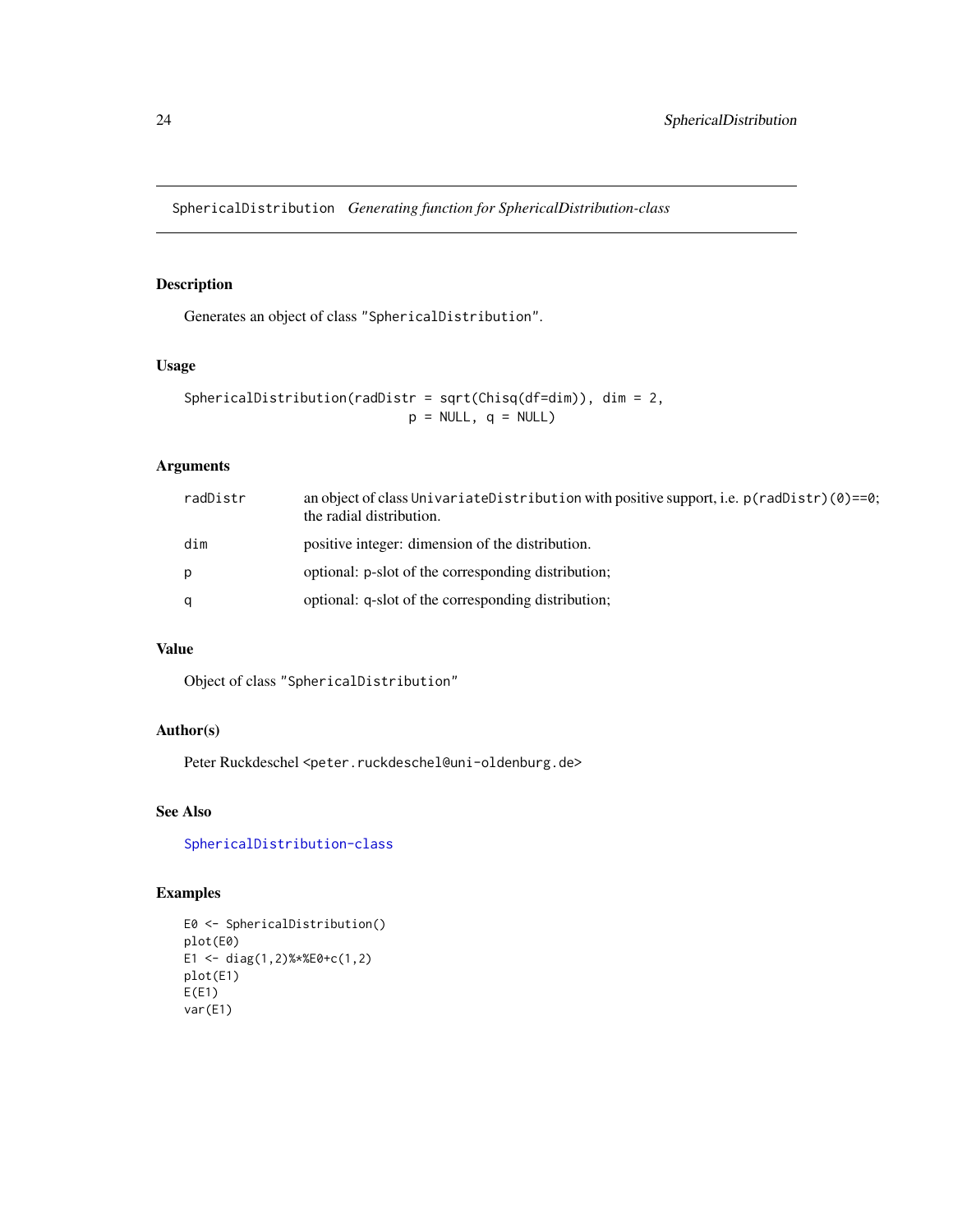<span id="page-24-1"></span><span id="page-24-0"></span>SphericalDistribution-class *Spherical distribution class*

#### **Description**

Class SphericalDistribution implements general spherically symmetric distributions, i.e. starting from a random variable L distributed according to a univariate distribution radDistr with positive support serving as radial distribution, and an independent random variable U distributed uniformly on the dim dimensional sphere, this is the distribution of LU.

#### Objects from the Class

Objects could in principle be created by calls to new, but more frequently you would create them via the generating function [SphericalDistribution](#page-23-1).

#### **Slots**

img Object of class "Reals".

param Object of class "SphericalParameter".

- r function with argument n; random number generator
- d optional function; in case it exists: the density of the distribution
- p optional function; in case it is non-null: the cdf of the distribution evaluated on rectangles, i.e. if a random variable X is distributed according to an object of class "SphericalDistribution", for q a matrix of dimension  $d \times n$  p(object)(q) returns, for each of the n columns  $P(X_i \leq$  $q_i, i = 1, \ldots, d$ .
- q optional function; in case it is non-null: the quantile of the distribution evaluated on rectangles, i.e. if a random variable X is distributed according to an object of class "SphericalDistribution", for p a vector of length n, returns, for each of the n components the infinimal number  $q_i$  such that  $P(X_i \le q_j, i = 1, ..., d) \ge p_j$ .
- radDistr an object of class UnivariateDistribution with positive support, i.e. p(radDistr)(0)==0; the radial distribution.
- .withArith logical: used internally to issue warnings as to interpretation of arithmetics
- .withSim logical: used internally to issue warnings as to accuracy
- .logExact logical: used internally to flag the case where there are explicit formulae for the log version of density, cdf, and quantile function
- .lowerExact logical: used internally to flag the case where there are explicit formulae for the lower tail version of cdf and quantile function
- Symmetry object of class "SphericalSymmetry" about center loc; used internally to avoid unnecessary calculations.

#### Extends

Class "MultivariateDistribution", directly. Class "Distribution", by class "MultivariateDistribution".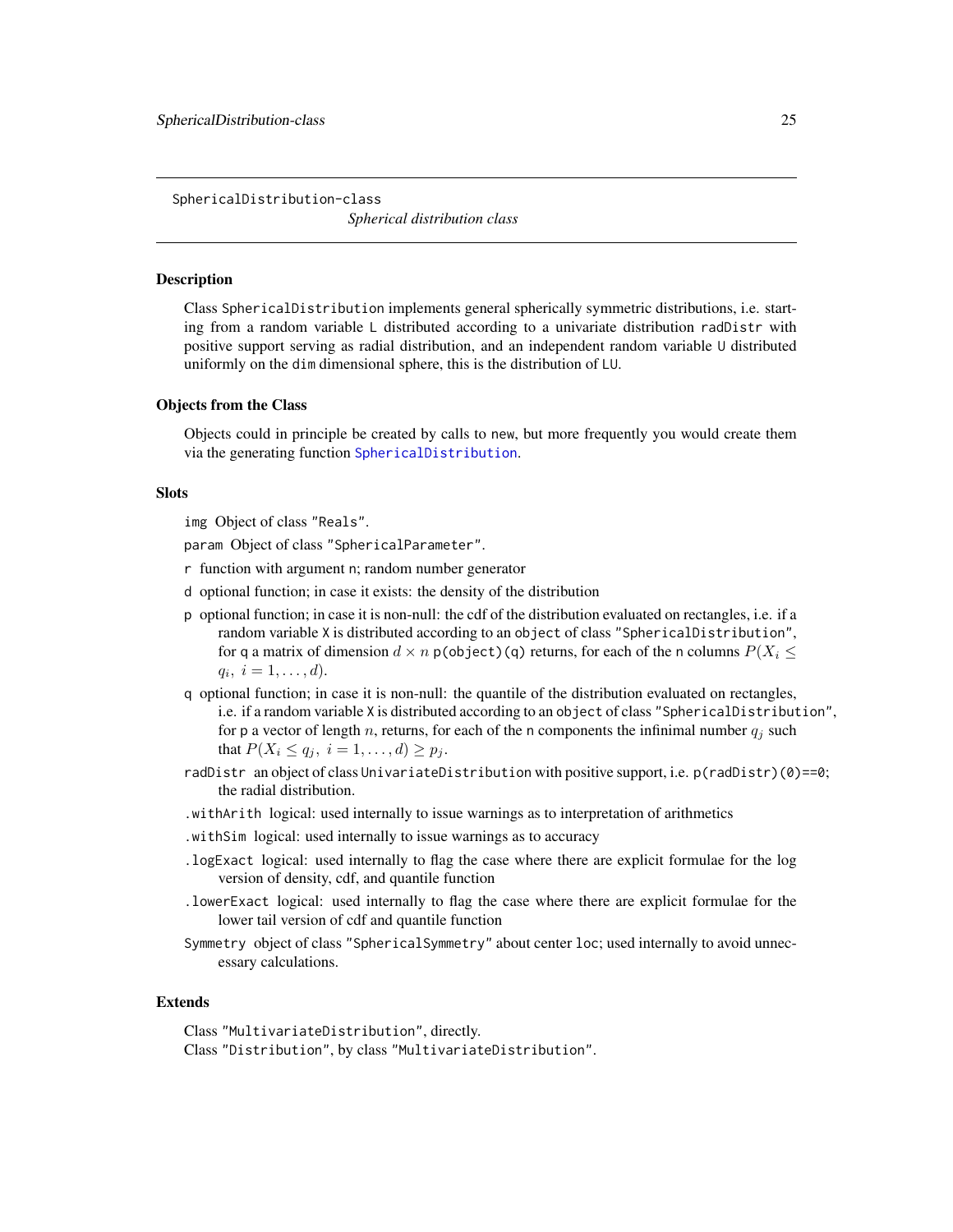#### Methods

- dimension signature(object = "SphericalDistribution"): returns the dimension of the distribution.
- dim signature(object = "SphericalDistribution"): synonym to dimension.
- **location** signature(object = "SphericalDistribution"): helper function to have the same interface as class "EllipticalDistribution"; always returns 0 (in the respective dimension).
- scale signature(object = "SphericalDistribution"): helper function to have the same interface as class "EllipticalDistribution"; always returns the unit matrix (in the respective dimension).
- radDistr signature(object = "SphericalDistribution"): access method for slot radDistr.
- **rRd** signature(object = "SphericalDistribution"): wrapped access method for slot r of slot radDistr. From version 2.7 on, replaces defunct r.Rd to avoid clashes with S3-method inheritance.
- **dRd** signature(object = "SphericalDistribution"): wrapped access method for slot d of slot radDistr. From version 2.7 on, replaces defunct d.Rd to avoid clashes with S3-method inheritance.
- pRd signature(object = "SphericalDistribution"): wrapped access method for slot p of slot radDistr. From version 2.7 on, replaces defunct p.Rd to avoid clashes with S3-method inheritance.
- qRd signature(object = "SphericalDistribution"): wrapped access method for slot q of slot radDistr. From version 2.7 on, replaces defunct q.Rd to avoid clashes with S3-method inheritance.
- $plotRd$  signature(x = "SphericalDistribution"): utility; calls plot for slot radDistr. From version 2.6 on, replaces deprecated plot.Rd to avoid clashes with S3-method inheritance.
- plot signature(x = "SphericalDistribution",  $y =$  "missing"): plot for an spherically symmetric distribution; see [plot-methods](#page-21-1).
- show signature(object = "SphericalDistribution"): show method for spherically symmetric distributions.
- showobj signature(object = "SphericalDistribution"): showobj method for spherically symmetric distributions.
- E signature(object = "SphericalDistribution", fun = "missing", cond = "missing"): expectation of an elliptically symmetric distribution; exact.
- **var** signature( $x =$  "SphericalDistribution"): expectation of an elliptically symmetric distribution; exact.
- coerce signature(from = "SphericalDistribution", to = "EllipticalDistribution"): create a EllipticalDistribution object from a spherically symmetric distribution.
- + signature(e1 = "SphericalDistribution", e2 = "numeric"): affine linear transformation; exact.
- signature(e1 = "SphericalDistribution", e2 = "numeric"): affine linear transformation; exact.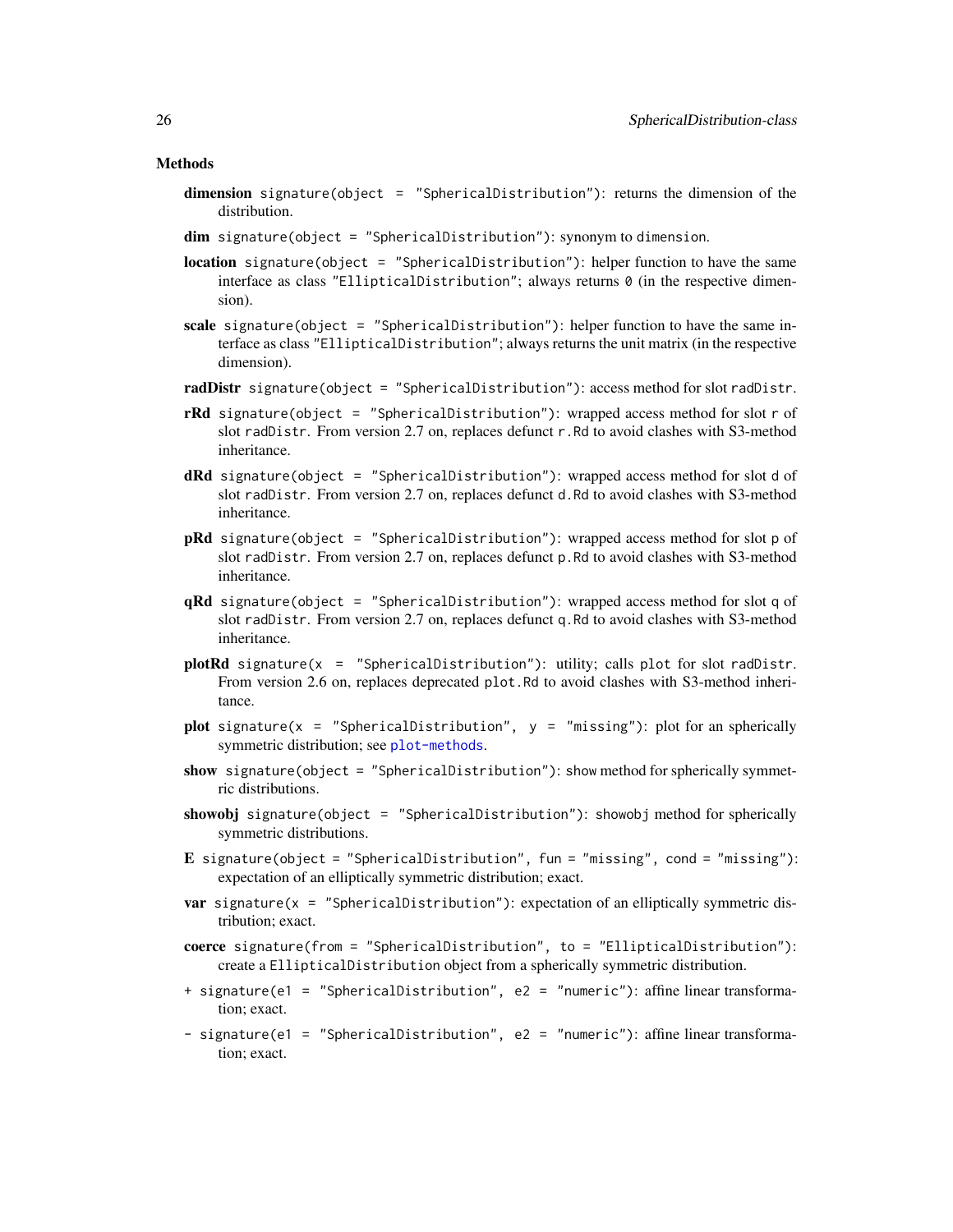- signature(e1 = "SphericalDistribution", e2 = "missing"): affine linear transformation; exact.
- \* signature(e1 = "SphericalDistribution", e2 = "numeric"): affine linear transformation; exact.
- + signature(e1 = "numeric", e2 = "SphericalDistribution"): affine linear transformation; exact.
- signature(e1 = "numeric", e2 = "SphericalDistribution"): affine linear transformation; exact.
- $*$  signature(e1 = "numeric", e2 = "SphericalDistribution"): affine linear transformation; exact.
- %\*% signature(e1 = "numeric", e2 = "SphericalDistribution"): affine linear transformation; exact.

# Author(s)

Peter Ruckdeschel <peter.ruckdeschel@uni-oldenburg.de>

# Examples

new("SphericalDistribution") ## better use SphericalDistribution()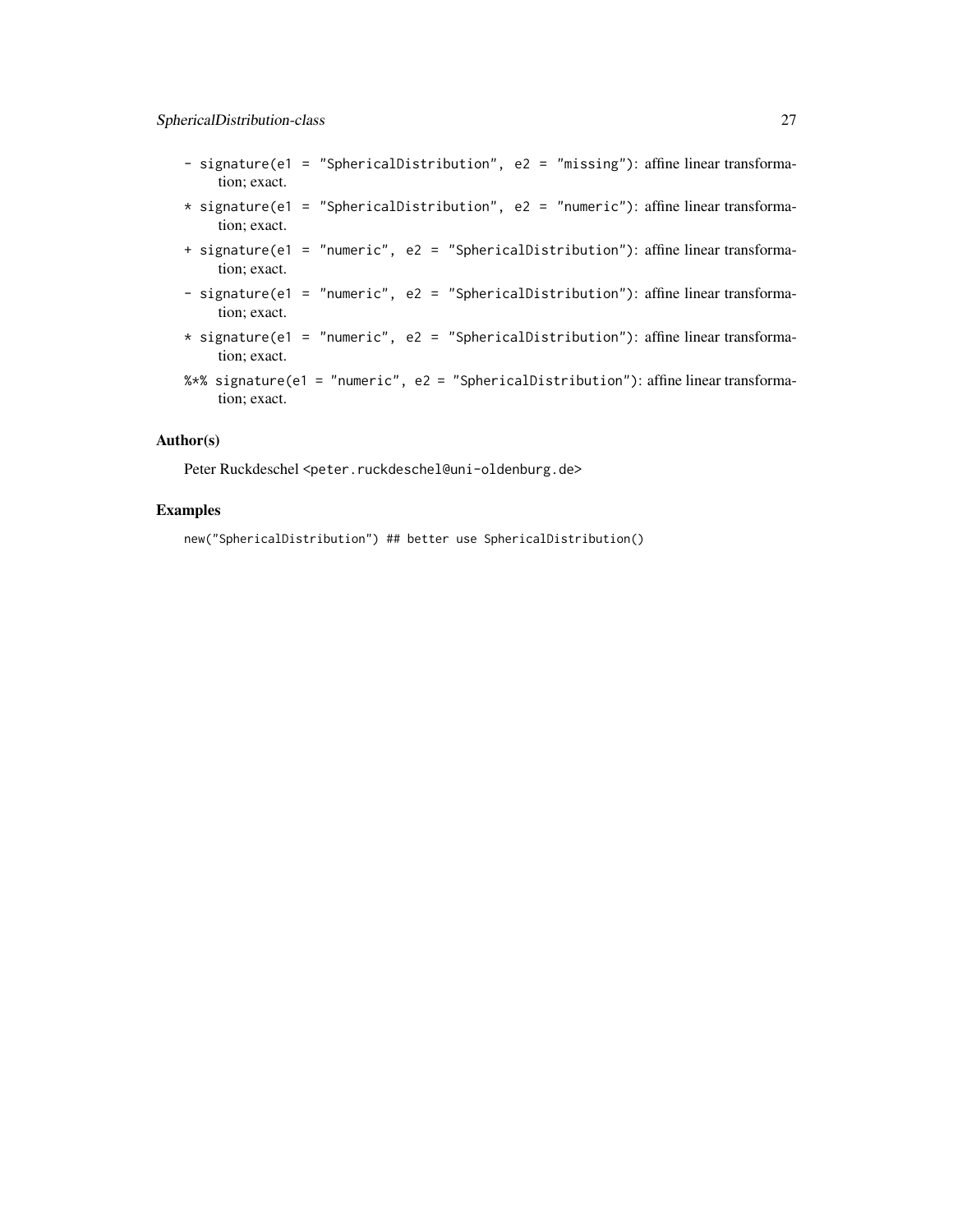# <span id="page-27-0"></span>**Index**

∗Topic distribution distrEllipseMASK, [5](#page-4-0) distrEllipseoptions, [5](#page-4-0) EllipticalDistribution, [7](#page-6-0) EllipticalDistribution-class, [8](#page-7-0) EllipticalParameter-class, [10](#page-9-0) MultivarDistrList, [11](#page-10-0) MultivarDistrList-class, [12](#page-11-0) MultivarMixingDistribution, [13](#page-12-0) MultivarMixingDistribution-class, [14](#page-13-0) MVNormDistribution, [16](#page-15-0) MVNormDistribution-class, [17](#page-16-0) MVNormParameter-class, [18](#page-17-0) MVtDistribution, [19](#page-18-0) MVtDistribution-class, [20](#page-19-0) MVtParameter-class, [21](#page-20-0) plot-methods, [22](#page-21-0) SphericalDistribution, [24](#page-23-0) SphericalDistribution-class, [25](#page-24-0) ∗Topic documentation distrEllipseMASK, [5](#page-4-0) ∗Topic hplot plot-methods, [22](#page-21-0) ∗Topic list MultivarDistrList, [11](#page-10-0) MultivarDistrList-class, [12](#page-11-0) MultivarMixingDistribution, [13](#page-12-0) ∗Topic methods plot-methods, [22](#page-21-0) ∗Topic misc distrEllipse-defunct, [4](#page-3-0) ∗Topic models EllipticalParameter-class, [10](#page-9-0) MVNormParameter-class, [18](#page-17-0) MVtParameter-class, [21](#page-20-0) ∗Topic package distrEllipse-package, [2](#page-1-0) ∗Topic programming

distrEllipseMASK, [5](#page-4-0) \*,EllipticalDistribution,numeric-method *(*EllipticalDistribution-class*)*, [8](#page-7-0) \*,SphericalDistribution,numeric-method *(*SphericalDistribution-class*)*,  $25$ \*,numeric,SphericalDistribution-method *(*SphericalDistribution-class*)*, [25](#page-24-0) +,EllipticalDistribution,numeric-method *(*EllipticalDistribution-class*)*, [8](#page-7-0) +,SphericalDistribution,numeric-method *(*SphericalDistribution-class*)*, [25](#page-24-0) +,numeric,SphericalDistribution-method *(*SphericalDistribution-class*)*, [25](#page-24-0) -,SphericalDistribution,missing-method *(*SphericalDistribution-class*)*, [25](#page-24-0) -,SphericalDistribution,numeric-method *(*SphericalDistribution-class*)*,  $25$ -,numeric,SphericalDistribution-method *(*SphericalDistribution-class*)*, [25](#page-24-0) .logExact,MultivarMixingDistribution-method *(*MultivarMixingDistribution-class*)*, [14](#page-13-0) .lowerExact,MultivarMixingDistribution-method *(*MultivarMixingDistribution-class*)*, [14](#page-13-0) %\*%,matrix,EllipticalDistribution-method *(*EllipticalDistribution-class*)*, [8](#page-7-0) %\*%,matrix,SphericalDistribution-method *(*SphericalDistribution-class*)*,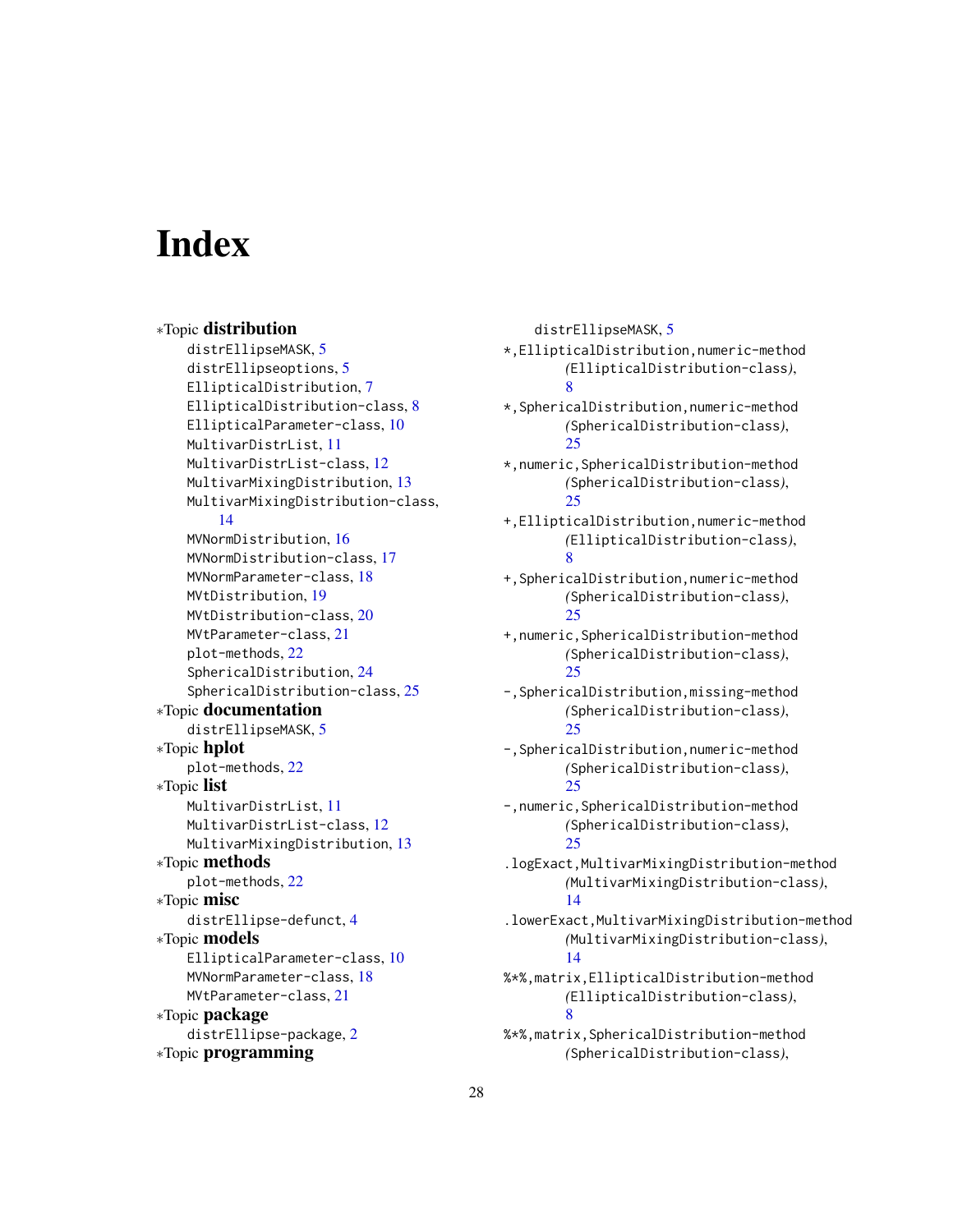[25](#page-24-0)

cex.mean *(*distrEllipseoptions*)*, [5](#page-4-0) coerce,EllipticalDistribution,UnivariateDistr**ibElliopticalDo**dstribution,function,missing-method *(*EllipticalDistribution-class*)*, [8](#page-7-0) coerce,MultivariateDistribution,MultivarDistr**E;Etlimethoa**lDistribution,missing,missing-method *(*MultivarDistrList-class*)*, [12](#page-11-0) coerce, SphericalDistribution, EllipticalDistribution-m&thod *(*SphericalDistribution-class*)*,  $25$ coerce,UnivariateDistribution,EllipticalDistribution[-me](#page-13-0)thod 14 *(*EllipticalDistribution-class*)*, [8](#page-7-0) col.Ed *(*distrEllipseoptions*)*, [5](#page-4-0) col.mean *(*distrEllipseoptions*)*, [5](#page-4-0) conv2NewVersion, *[15](#page-14-0)* d.rd *(*distrEllipse-defunct*)*, [4](#page-3-0) Defunct, *[5](#page-4-0)* df,MVtDistribution-method *(*MVtDistribution-class*)*, [20](#page-19-0) df,MVtParameter-method *(*MVtParameter-class*)*, [21](#page-20-0) dim,MultivarDistrList-method *(*MultivarDistrList-class*)*, [12](#page-11-0) dim,MultivarMixingDistribution-method *(*MultivarMixingDistribution-class*)*, [14](#page-13-0) dim,SphericalDistribution-method *(*SphericalDistribution-class*)*, [25](#page-24-0) dimension,MultivarDistrList-method *(*MultivarDistrList-class*)*, [12](#page-11-0) dimension,MultivarMixingDistribution-method *(*MultivarMixingDistribution-class*)*, [14](#page-13-0) dimension,SphericalDistribution-method *(*SphericalDistribution-class*)*,  $25$ distrEllipse *(*distrEllipse-package*)*, [2](#page-1-0) distrEllipse-defunct, [4](#page-3-0) distrEllipse-package, [2](#page-1-0) distrEllipseMASK, [5](#page-4-0) distrEllipseoptions, *[4](#page-3-0)*, [5](#page-4-0) E, *[15](#page-14-0) (*EllipticalDistribution-class*)*, [8](#page-7-0) *(*EllipticalDistribution-class*)*, E,MultivarMixingDistribution,function,missing-method *(*MultivarMixingDistribution-class*)*, E,MultivarMixingDistribution,missing,missing-method *(*MultivarMixingDistribution-class*)*, [14](#page-13-0) E,SphericalDistribution,missing,missing-method *(*SphericalDistribution-class*)*,  $25$ EllipticalDistribution, [7,](#page-6-0) *[8](#page-7-0)* EllipticalDistribution-class, [8](#page-7-0) EllipticalParameter-class, [10](#page-9-0) flat.mix, *[15](#page-14-0)* gaps,MultivarMixingDistribution-method *(*MultivarMixingDistribution-class*)*, [14](#page-13-0) getdistrEllipseOption, *[4](#page-3-0)* getdistrEllipseOption *(*distrEllipseoptions*)*, [5](#page-4-0) getOption, *[6](#page-5-0)* location *(*EllipticalParameter-class*)*, [10](#page-9-0) location,EllipticalDistribution-method *(*EllipticalDistribution-class*)*, [8](#page-7-0) location,EllipticalParameter-method *(*EllipticalParameter-class*)*, [10](#page-9-0) location,SphericalDistribution-method *(*SphericalDistribution-class*)*,  $25$ location<- *(*EllipticalParameter-class*)*, [10](#page-9-0) location<-,EllipticalDistribution-method *(*EllipticalDistribution-class*)*,

[25](#page-24-0)

dmvt, *[20](#page-19-0)* dRd *(*SphericalDistribution-class*)*, [25](#page-24-0) dRd,SphericalDistribution-method *(*SphericalDistribution-class*)*,

[8](#page-7-0) location<-,EllipticalParameter-method *(*EllipticalParameter-class*)*, [10](#page-9-0) lwd.Ed *(*distrEllipseoptions*)*, [5](#page-4-0)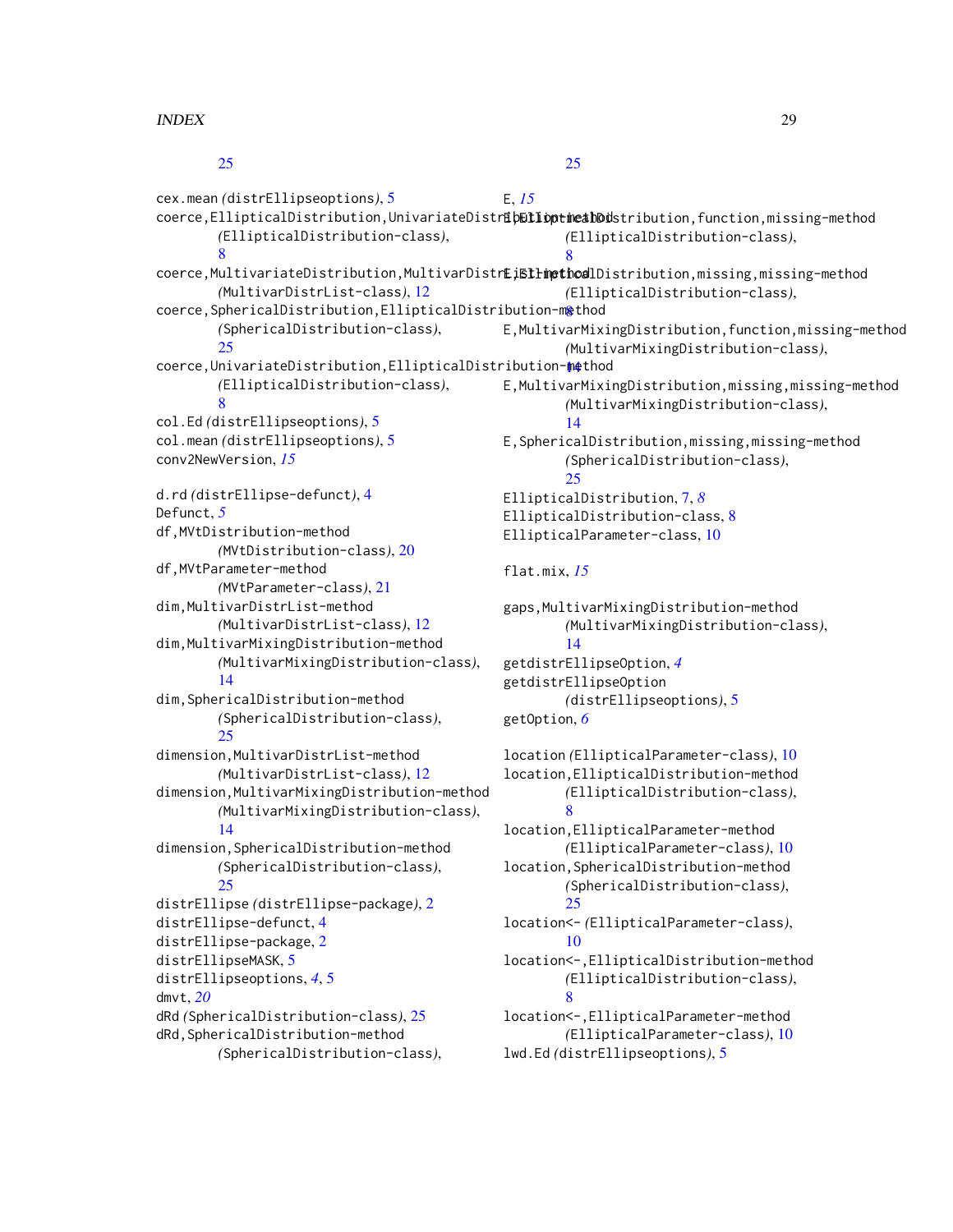MASKING *(*distrEllipseMASK*)*, [5](#page-4-0) mean *(*MVNormParameter-class*)*, [18](#page-17-0) mean,MVNormDistribution-method *(*MVNormDistribution-class*)*, [17](#page-16-0) mean, MVNormParameter-method *(*MVNormParameter-class*)*, [18](#page-17-0) mixCoeff *(*MultivarMixingDistribution-class*)*, [14](#page-13-0) mixCoeff,MultivarMixingDistribution-method *(*MultivarMixingDistribution-class*)*, [14](#page-13-0) mixCoeff-methods *(*MultivarMixingDistribution-class*)*, [14](#page-13-0) mixCoeff<- *(*MultivarMixingDistribution-class*)*, [14](#page-13-0) mixCoeff<-,MultivarMixingDistribution-method pairs, *[23](#page-22-0) (*MultivarMixingDistribution-class*)*, [14](#page-13-0) mixCoeff<--methods *(*MultivarMixingDistribution-class*)*, [14](#page-13-0) mixDistr *(*MultivarMixingDistribution-class*)*, [14](#page-13-0) mixDistr,MultivarMixingDistribution-method *(*MultivarMixingDistribution-class*)*, [14](#page-13-0) mixDistr-methods *(*MultivarMixingDistribution-class*)*, [14](#page-13-0) mixDistr<- *(*MultivarMixingDistribution-class*)*, [14](#page-13-0) mixDistr<-,MultivarMixingDistribution-method *(*MultivarMixingDistribution-class*)*, [14](#page-13-0) mixDistr<--methods *(*MultivarMixingDistribution-class*)*, [14](#page-13-0) MultivarDistrList, *[11](#page-10-0)*, [11,](#page-10-0) *[12](#page-11-0)* MultivarDistrList-class, [12](#page-11-0) MultivarMixingDistribution, [13,](#page-12-0) *[14](#page-13-0)* MultivarMixingDistribution-class, [14](#page-13-0) MVDistrList-class *(*MultivarDistrList-class*)*, [12](#page-11-0)

```
MVNorm (MVNormDistribution), 16
MVNormDistribution, 16, 17
MVNormDistribution-class, 17
MVNormParameter-class, 18
MVt (MVtDistribution), 19
MVtDistribution, 19, 20
MVtDistribution-class, 20
MVtParameter-class, 21
ncp,MVtDistribution-method
        (MVtDistribution-class), 20
ncp,MVtParameter-method
        (MVtParameter-class), 21
Nsim (distrEllipseoptions), 5
onlytypeStartupMessages, 3
options, 6
p.rd (distrEllipse-defunct), 4
par, 23
pch.mean (distrEllipseoptions), 5
plot, 23
plot (plot-methods), 22
plot,MultivarMixingDistribution,missing-method
        (plot-methods), 22
plot,SphericalDistribution,missing-method
        (plot-methods), 22
plot-methods, 22
plot.default, 23
plot.rd (distrEllipse-defunct), 4
plot.stepfun, 23
plotRd (SphericalDistribution-class), 25
plotRd,SphericalDistribution-method
        (SphericalDistribution-class),
        25
pmvnorm, 17
pmvt, 20
pRd (SphericalDistribution-class), 25
pRd,SphericalDistribution-method
        (SphericalDistribution-class),
        25
q.rd (distrEllipse-defunct), 4
qmvnorm, 17
qmvt, 20
qRd (SphericalDistribution-class), 25
qRd,SphericalDistribution-method
        (SphericalDistribution-class),
        25
```